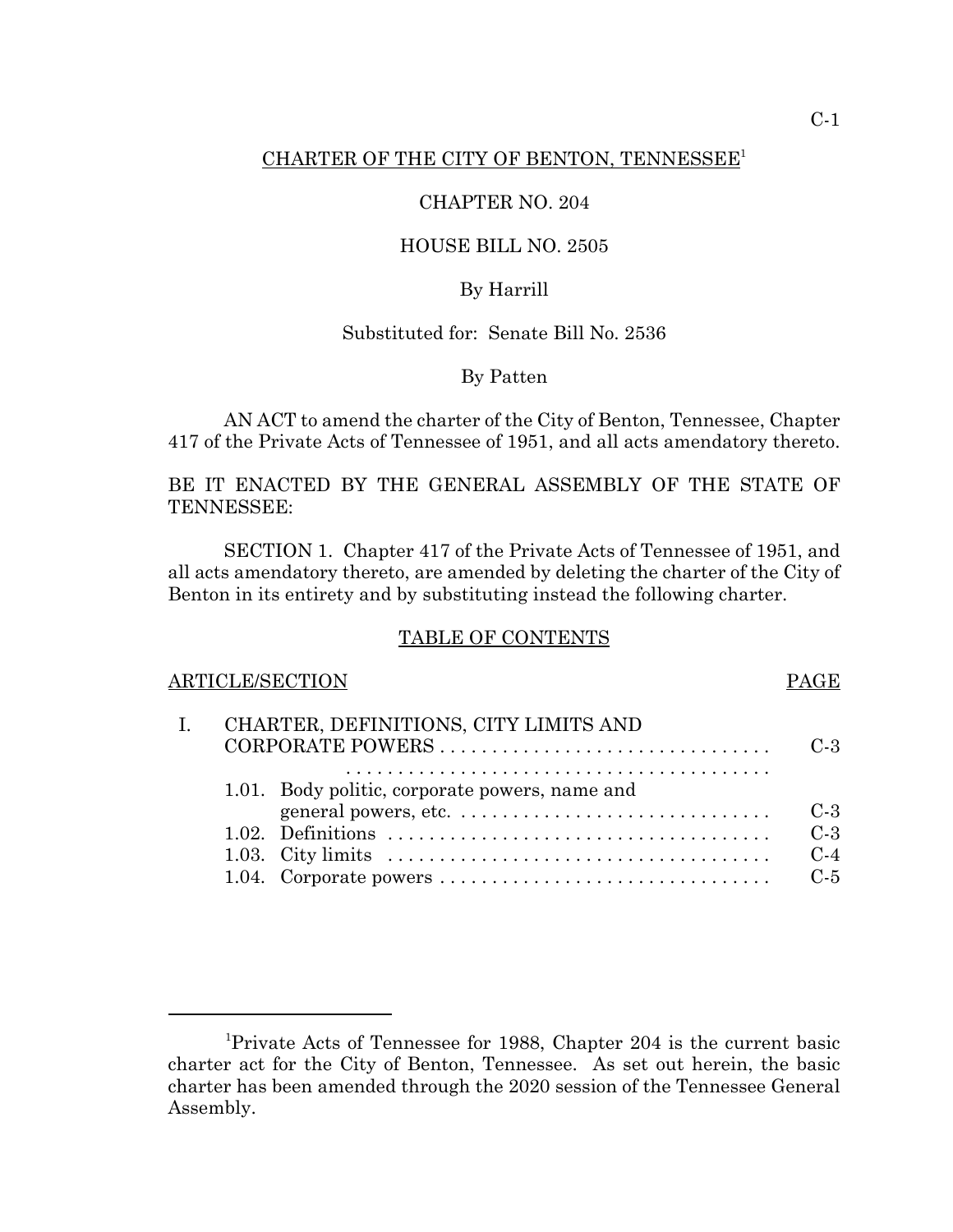|                        |                                  |                                                                                            | $C-2$  |  |  |
|------------------------|----------------------------------|--------------------------------------------------------------------------------------------|--------|--|--|
| <b>ARTICLE/SECTION</b> |                                  |                                                                                            |        |  |  |
| II.                    | BOARD OF MAYOR AND COMMISSIONERS |                                                                                            |        |  |  |
|                        | 2.01.                            | Election of mayor and commissioners                                                        | $C-8$  |  |  |
|                        | 2.02.                            | Board of Mayor and Commissioners                                                           | $C-8$  |  |  |
|                        | 2.03.                            | Mayor as presiding officer                                                                 | $C-9$  |  |  |
|                        | 2.04.                            | Vacancy in the office of mayor or commissioners                                            | $C-9$  |  |  |
|                        | 2.05.                            | Restrictions on board members                                                              | $C-9$  |  |  |
|                        | 2.06.                            | Designation of official newspaper                                                          | $C-10$ |  |  |
|                        | 2.07.                            |                                                                                            | $C-10$ |  |  |
|                        |                                  | 2.08. Donations to private organizations $\dots \dots \dots \dots \dots$                   | $C-11$ |  |  |
| III.                   | ORGANIZATION AND PERSONNEL       |                                                                                            |        |  |  |
|                        | 3.01.                            |                                                                                            | $C-11$ |  |  |
|                        | 3.02.                            | Administrative duties of mayor                                                             | $C-11$ |  |  |
|                        | 3.03.                            |                                                                                            | $C-12$ |  |  |
|                        | 3.04.                            | City attorney $\dots \dots \dots \dots \dots \dots \dots \dots \dots \dots \dots \dots$    | $C-12$ |  |  |
|                        | 3.05.                            | City court $\dots \dots \dots \dots \dots \dots \dots \dots \dots \dots \dots \dots \dots$ | $C-12$ |  |  |
|                        | 3.06.                            | Officers and employees                                                                     | $C-13$ |  |  |
|                        | 3.07.                            | Personnel actions                                                                          | $C-13$ |  |  |
|                        | 3.08.                            | Personnel rules                                                                            | $C-13$ |  |  |
|                        | 3.09.                            |                                                                                            | $C-14$ |  |  |
|                        | 3.10.                            |                                                                                            | $C-14$ |  |  |
|                        |                                  | 3.11. Personal financial interest                                                          | $C-14$ |  |  |
| IV.                    | FISCAL ADMINISTRATION            |                                                                                            | $C-14$ |  |  |
|                        |                                  |                                                                                            | $C-14$ |  |  |
|                        |                                  | 4.02. Mayor to submit annual budget                                                        | $C-15$ |  |  |
|                        |                                  | 4.03. Capital improvement budget                                                           | $C-15$ |  |  |
|                        | 4.04.                            | Public hearing                                                                             | $C-15$ |  |  |
|                        | 4.05.                            | Action by board on budget                                                                  | $C-16$ |  |  |
|                        | 4.06.                            | Control of expenditures                                                                    | $C-16$ |  |  |
|                        | 4.07.                            | Centralized purchasing                                                                     | $C-16$ |  |  |
|                        | 4.08.                            | Unauthorized contract on expenditure                                                       | $C-17$ |  |  |
|                        | 4.09.                            | Sale of city property                                                                      | $C-17$ |  |  |
|                        | 4.10                             | Accounting records and audits                                                              | $C-17$ |  |  |
|                        | 4.11.                            | Bonds for public works contracts                                                           | $C-18$ |  |  |
|                        | 4.12.                            |                                                                                            | $C-18$ |  |  |
|                        | 4.13.                            | Omitted property                                                                           | $C-18$ |  |  |
|                        | 4.14.                            |                                                                                            | $C-18$ |  |  |
|                        | 4.15.                            | Tax due dates and tax bills                                                                | $C-18$ |  |  |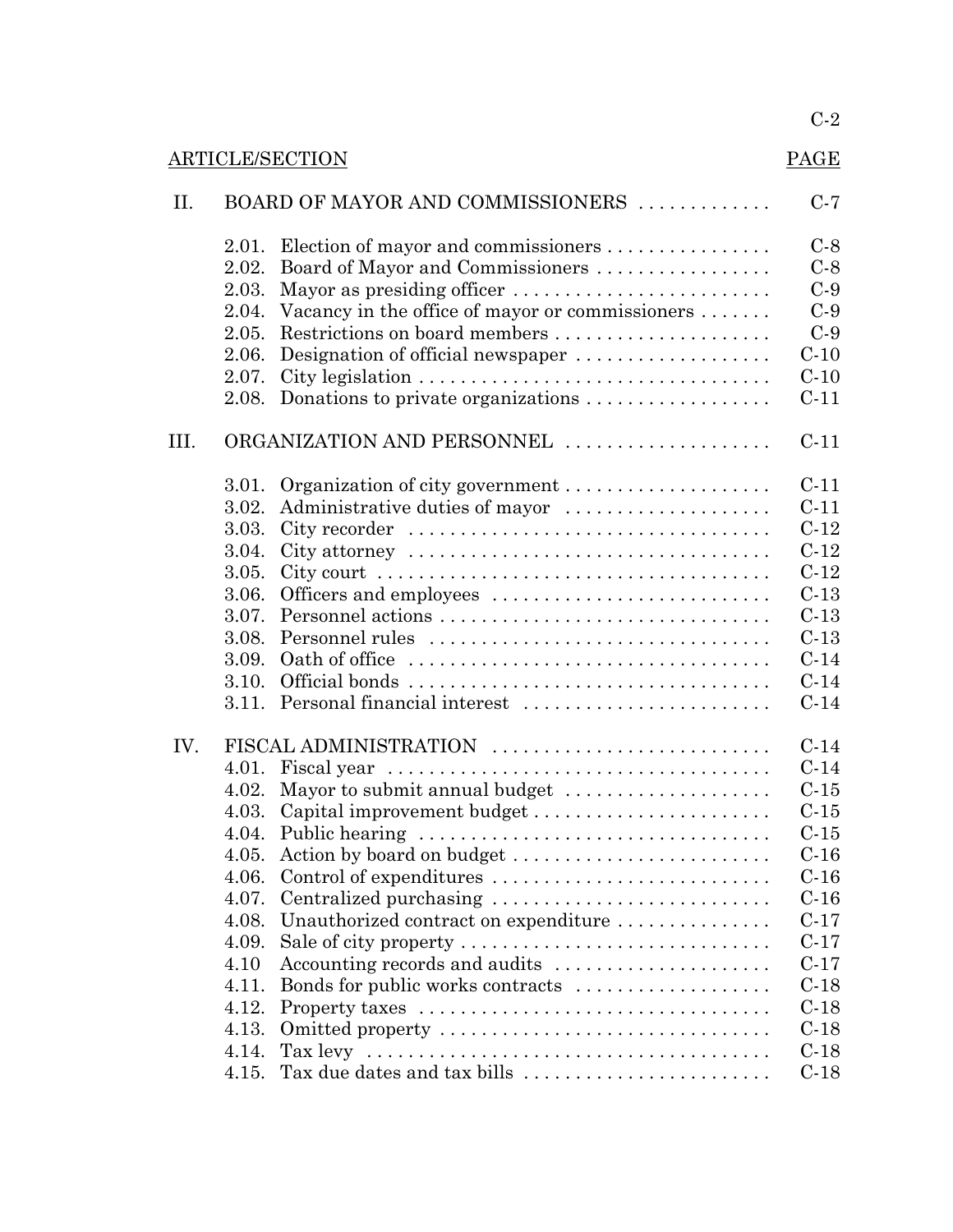#### C-3 C-3

#### ARTICLE/SECTION PAGE

#### PAGE

|     |                                   |                                                               | $C-18$ |  |  |
|-----|-----------------------------------|---------------------------------------------------------------|--------|--|--|
|     | 4.17.                             | Taxes not to be excused                                       | $C-19$ |  |  |
|     | 4.18.                             | Disbursement by checks                                        | $C-19$ |  |  |
|     | 4.19.                             | Official depository                                           | $C-19$ |  |  |
|     | 4.20.                             |                                                               | $C-19$ |  |  |
|     |                                   | 4.21. Tax anticipation borrowing                              | $C-19$ |  |  |
| V.  | INTERGOVERNMENTAL COOPERATION AND |                                                               |        |  |  |
|     |                                   |                                                               | $C-19$ |  |  |
|     | 5.01.                             | Intergovernmental cooperation and contracts $\dots\dots\dots$ | $C-19$ |  |  |
|     | 5.02.                             | Execution of such powers                                      | $C-19$ |  |  |
|     | 5.03.                             | Immunities and liabilities of officers                        | $C-20$ |  |  |
|     |                                   |                                                               | $C-20$ |  |  |
| VI. | MISCELLANEOUS PROVISIONS          |                                                               |        |  |  |
|     | 6.01.                             | Other general laws may be used by city $\dots \dots \dots$    | $C-20$ |  |  |
|     | 6.02.                             |                                                               | $C-20$ |  |  |
|     | 6.03.                             |                                                               | $C-20$ |  |  |
|     | 6.04.                             |                                                               | $C-21$ |  |  |

# ARTICLE I ARTICLE I

## CHARTER, DEFINITIONS, CITY LIMITS AND CORPORATE POWERS CHARTER, DEFINITIONS, CITY LIMITS AND CORPORATE POWERS

Section 1.01. Body politic, corporate powers, name and general powers, etc. This Act is a charter. This act shall constitute the whole charter of the City of Benton, Tennessee, repealing and replacing the charter provided by Chapter 417, Private Act of 1951 and all acts amendatory thereto. The City of Benton 417, Private Act of 1951 and all acts amendatory thereto. The City of Benton located in the county of Polk, and the inhabitants thereof shall continue, and are located in the county of Polk, and the inhabitants thereof shall continue, and are hereby constituted and declared a body politic and corporate by the name and hereby constituted and declared a body politic and corporate by the name and style of Benton, Tennessee, and by that name shall have perpetual succession, style of Benton, Tennessee, and by that name shall have perpetual succession, may sue and be sued, plead and be impleaded, in all the courts of law and may sue and be sued, plead and be impleaded, in all the courts of law and equity, and in all actions whatsoever, and may have and use a common seal and equity, and in all actions whatsoever, and may have and use a common seal and change it at pleasure. [as amended by Priv.. Acts of 2017, Ch. 3, § 2] change it at pleasure. [as amended by Priv. Acts of 2017, Ch. 3, § 2]

Section 1.02. Definitions. As used in this charter the following words and terms shall have the following meanings: terms shall have the following meanings:

(a) "City" shall mean the City of Benton, Tennessee. (a) "City" shall mean the City of Benton, Tennessee.

(b) "Board of mayor and commissioners" shall mean the legislative (b) "Board of mayor and commissioners" shall mean the legislative body of the city, which shall be composed of the mayor and commissioners, body of the city, which shall be composed of the mayor and commissioners,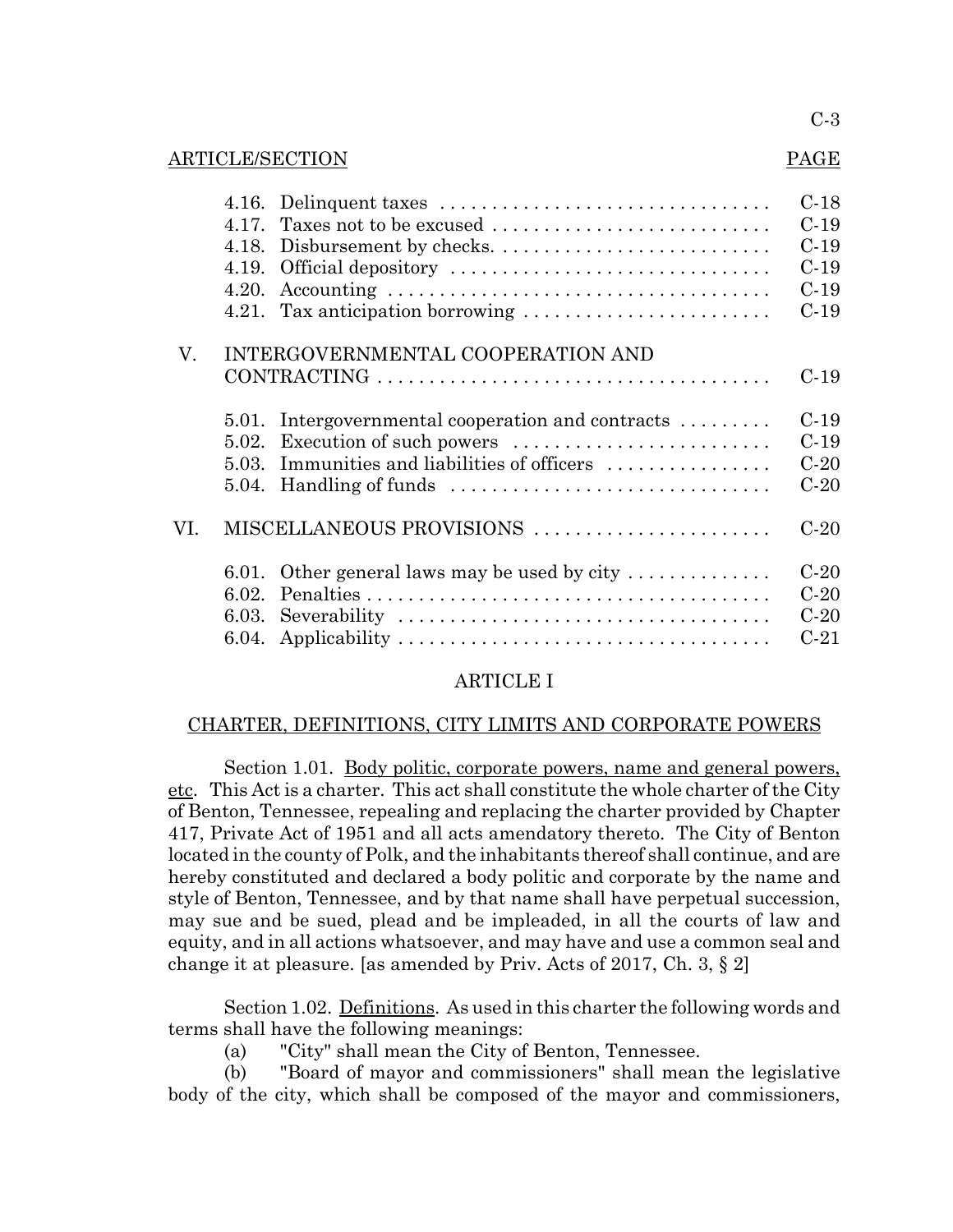elected as provided in this charter, and any incumbent commissioners, until the elected as provided in this charter, and any incumbent commissioners, until the expiration of their current terms of office. expiration of their current terms of office.

(c) "Commissioners" and "members of the board" shall mean a person (c) "Commissioners" and "members of the board" shall mean a person elected to the office of commissioner as provided in this charter.

(d) "Nonpartisan" shall mean without any designation of candidates elected to the office of commissioner as provided in this charter. (d) "Nonpartisan" shall mean without any designation of candidates as members or candidates of any state or national political party or as members or candidates of any state or national political party or organization. organization.

(e) "At large" shall mean the entire city, as distinguished from (e) "At large" shall mean the entire city, as distinguished from representation by wards or other districts. representation by wards or other districts.

(f) "Code" shall mean any publication or compilation of rules, (f) "Code" shall mean any publication or compilation of rules, regulations, specifications, standards, limitations, or requirements relating to any aspect of municipal affairs, prepared or recommended by an agency of the any aspect of municipal affairs, prepared or recommended by an agency of the federal or state government, or by a trade association or other organization federal or state government, or by a trade association or other organization generally recognized as an authority in its field of activity. generally recognized as an authority in its field of activity.

(g) "Elector" shall mean a qualified voter residing within the city, and (g) "Elector" shall mean a qualified voter residing within the city, and who has registered with the election commission of Polk County. who has registered with the election commission of Polk County.

(h) The masculine shall include the feminine, and the singular shall (h) The masculine shall include the feminine, and the singular shall include the plural and vice versa, except when the contrary intention is include the plural and vice versa, except when the contrary intention is manifest. [as amended by Priv. Acts of 2017, Ch. 3, § 1]

Section 1.03. City limits. The boundaries of the city that were established by Private Acts of 1951, Section 2, are declared the boundaries of the city. They are as follows: city. They are as follows:

Beginning at a point on the east side of U.S.. Highway No. 411, north of Beginning at a point on the east side of U.S. Highway No. 411, north of Benton at the northwest corner of A. E. Lyle property; thence in an easterly Benton at the northwest corner of A. E. Lyle property; thence in an easterly direction with line of A. E. Lyle to the northeast corner of A. E. Lyle property; direction with line of A. E. Lyle to the northeast corner of A. E. Lyle property; thence south with A. E. Lyle line to corner of A. E. Lyle and Floyd Lillard, on the thence south with A. E. Lyle line to corner of A. E. Lyle and Floyd Lillard, on the eastern boundary line of Hattie A. Lyle; thence southward with the line of eastern boundary line of Hattie A. Lyle; thence southward with the line of Hattie A. Lyle to the Old Oak Grove Road, continuing with said road to where Hattie A. Lyle to the Old Oak Grove Road, continuing with said road to where it intersects Parksville-Benton Road; thence easterly with Parksville Road to it intersects Parksville-Benton Road; thence easterly with Parksville Road to road leading to Mrs. Nora Clayton's house; thence with said road along Section Line to the southeast corner of Section 28 near Mrs. Clayton's house; thence Line to the southeast corner of Section 28 near Mrs. Clayton's house; thence west with south line of Section 28 and Section 29 to the north and south middle line of Section 29; thence north with the middle line of Section 29 to the Old Road from Benton to Benton Station, near Four-mile Creek; thence eastwardly Road from Benton to Benton Station, near Four-mile Creek; thence eastwardly with said Old Road to the western line of George Leach property; thence with said Old Road to the western line of George Leach property; thence northwardly with said property line and continuing to the line of the McClary northwardly with said property line and continuing to the line of the McClary farm; thence easterly parallel with Section lines to road leading from Benton to farm; thence easterly parallel with Section lines to road leading from Benton to mouth of River Bridge; thence northwardly with said road to the Northwest mouth of River Bridge; thence northwardly with said road to the Northwest corner of the property of Herman Bishop on East side of said road; thence a corner of the property of Herman Bishop on East side of said road; thence a straight line Eastwardly to corner of W. A. Lewis and Everett W. Bates on east side of Old Benton to Etowah Road; thence east with line of Lewis and Bates to U.S.. Highway 411. [as amended by Priv.. Acts of 2017, Ch. 3, § 2] U.S. Highway 411. [as amended by Priv. Acts of 2017, Ch. 3, § 2]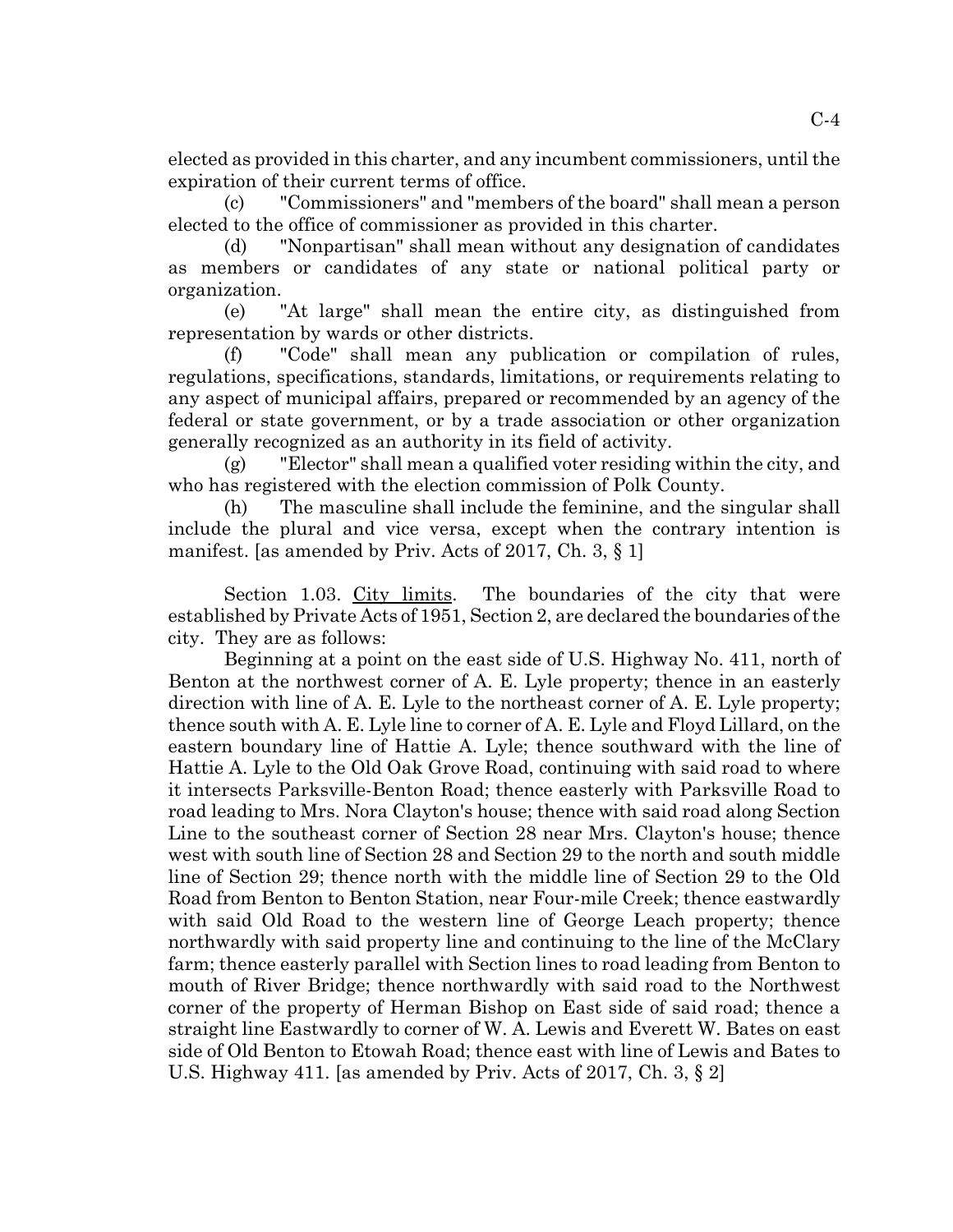Section 1.04. Corporate powers. The city shall have the power:

(a) To assess property for taxation, and to levy and provide for the (a) To assess property for taxation, and to levy and provide for the collection of taxes on all property subject to taxation. collection of taxes on all property subject to taxation.

(b) To levy and collect privilege taxes on businesses, privileges, (b) To levy and collect privilege taxes on businesses, privileges, occupations, trades, and professions, and to levy and collect any other kind of occupations, trades, and professions, and to levy and collect any other kind of tax not prohibited to cities by the Constitution or general law of the state of Tennessee. Collection fees therefor may be provided by ordinance. Tennessee. Collection fees therefor may be provided by ordinance.

(c) To appropriate and borrow money as authorized in this charter, (c) To appropriate and borrow money as authorized in this charter, and to authorize the expenditure of money for any municipal purpose. and to authorize the expenditure of money for any municipal purpose.

(d) To acquire land, including improvements thereon, easements or (d) To acquire land, including improvements thereon, easements or limited property rights thereto, by purchase, gift, or condemnation, for public limited property rights thereto, by purchase, gift, or condemnation, for public use, for present or future use by the city, to reserve industrial sites, to provide use, for present or future use by the city, to reserve industrial sites, to provide open spaces, to encourage proper development of the community, or for the general welfare of the community. Such acquisitions may be within or outside general welfare of the community. Such acquisitions may be within or outside the city. the city.

(e) To grant franchises or make contracts for public utilities and public (e) To grant franchises or make contracts for public utilities and public services, not to exceed a period of twenty (20) years. Such franchises and services, not to exceed a period of twenty (20) years. Such franchises and contracts may provide for rates, fares, charges, regulations, and standards and contracts may provide for rates, fares, charges, regulations, and standards and conditions of service, subject to regulation by the Tennessee Public Service conditions of service, subject to regulation by the Tennessee Public Service Commission or other state or federal agency having jurisdiction in such matters. Commission or other state or federal agency having jurisdiction in such matters. Provided, however, this paragraph shall not effect existing contracts or Provided, however, this paragraph shall not effect existing contracts or franchises. franchises.

(f) To provide for the acquisition, construction, building, operation, (f) To provide for the acquisition, construction, building, operation, and maintenance of: public ways, parks, public grounds, cemeteries, markets and maintenance of: public ways, parks, public grounds, cemeteries, markets and market houses, public buildings, libraries, sewers, drains, sewage treatment and market houses, public buildings, libraries, sewers, drains, sewage treatment plants, airports, hospitals, water works, docks, gas works, forests, trees and plants, airports, hospitals, water works, docks, gas works, forests, trees and shrub nurseries, heliports, terminals, parking garages and lots, industrial sites shrub nurseries, heliports, terminals, parking garages and lots, industrial sites and buildings; charitable, educational, recreational, sporting, cultural, curative, and buildings; charitable, educational, recreational, sporting, cultural, curative, corrective, detentional, penal and medical institutions, agencies, and facilities; corrective, detentional, penal and medical institutions, agencies, and facilities; and any other public improvements; inside or outside the city; and to regulate and any other public improvements; inside or outside the city; and to regulate the use thereof; and for such purposes property may be either acquired or taken the use thereof; and for such purposes property may be either acquired or taken pursuant to the general law for such purposes. pursuant to the general law for such purposes.

(g) To require property owners to repair and maintain in a safe (g) To require property owners to repair and maintain in a safe condition the sidewalks adjoining their lots or lands, including removal of snow, condition the sidewalks adjoining their lots or lands, including removal of snow, debris or other materials. debris or other materials.

(h) To make regulations to secure the general health of the inhabitants (h) To make regulations to secure the general health of the inhabitants and to prevent, abate, and remove nuisances, including but not limited to old or and to prevent, abate, and remove nuisances, including but not limited to old or dilapidated buildings which are so out of repair as to be unsafe, unsanitary or dilapidated buildings which are so out of repair as to be unsafe, unsanitary or unsightly. The city shall have the power to abate and remove nuisances at the unsightly. The city shall have the power to abate and remove nuisances at the expense of the owner or owners, and the expense, including fines, penalties, and expense of the owner or owners, and the expense, including fines, penalties, and interest, shall be secured by lien upon the property for which the expenditure interest, shall be secured by lien upon the property for which the expenditure is made. is made.

(i) To provide for the collection and disposal of garbage, rubbish and (i) To provide for the collection and disposal of garbage, rubbish and refuse. Charges may be imposed to cover the costs of such service which, if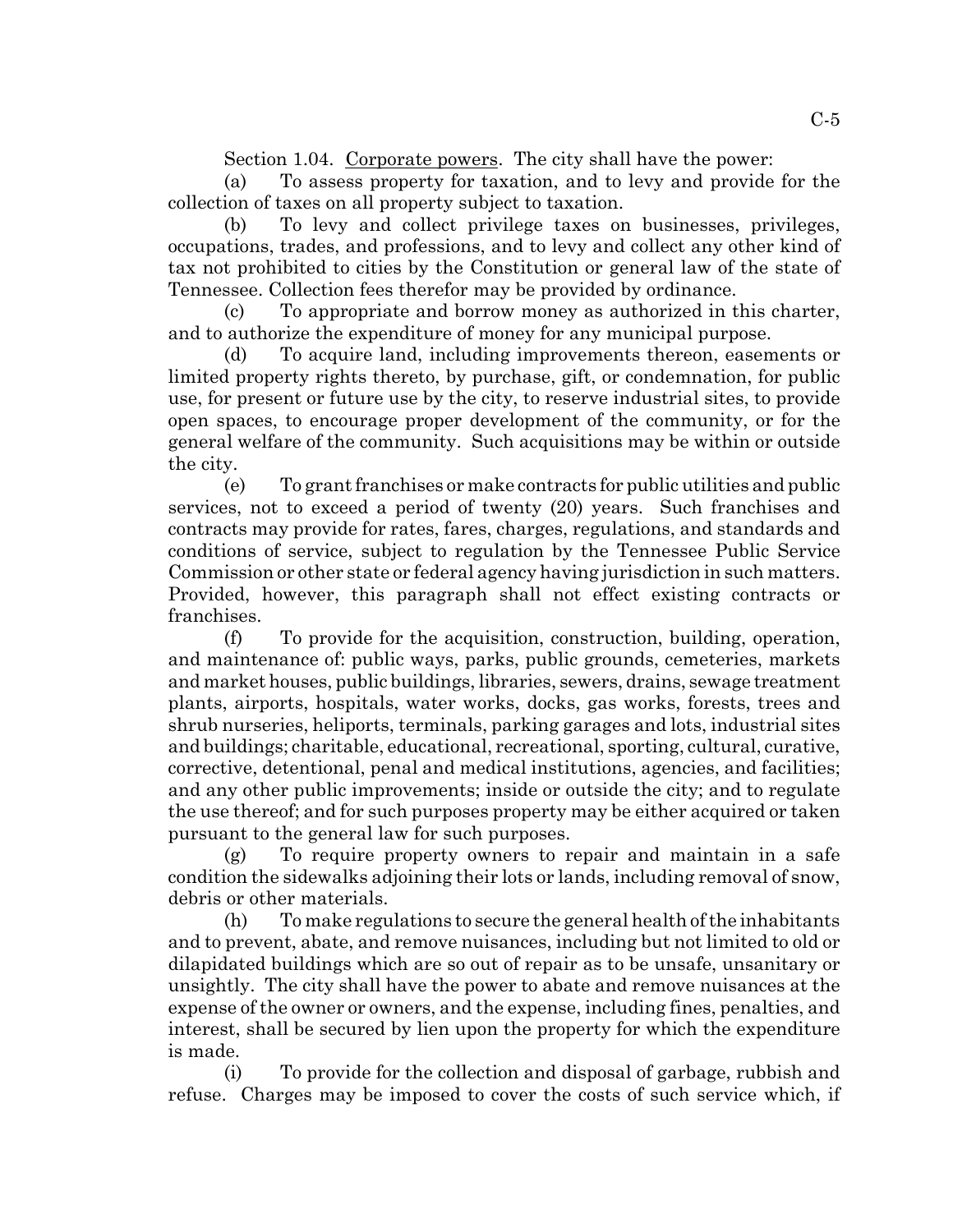unpaid, shall be collectible in the same manner as taxes or other debts. The unpaid, shall be collectible in the same manner as taxes or other debts. The board of mayor and commissioners by ordinance may prescribe penalties and board of mayor and commissioners by ordinance may prescribe penalties and interest for delinquency. interest for delinquency.

(j) To define, regulate, and prohibit any act, practice, conduct, or use (j) To define, regulate, and prohibit any act, practice, conduct, or use or property, that would be detrimental, or likely to be detrimental, to the health, or property, that would be detrimental, or likely to be detrimental, to the health, morals, safety, security, peace, or general welfare of inhabitants of the city. morals, safety, security, peace, or general welfare of inhabitants of the city.

(k) To establish minimum standards for and to regulate building (k) To establish minimum standards for and to regulate building construction and repair, electrical wiring and equipment, gas installations and construction and repair, electrical wiring and equipment, gas installations and equipment, fixed mechanical equipment, plumbing and housing for the health, equipment, fixed mechanical equipment, plumbing and housing for the health, sanitation, cleanliness, safety and comfort of the inhabitants of the city, and to sanitation, cleanliness, safety and comfort of the inhabitants of the city, and to provide for the enforcement of such standards. provide for the enforcement of such standards.

(1) To regulate, license and prohibit the keeping or running at large of (l) To regulate, license and prohibit the keeping or running at large of animals and fowls, and to provide for the impoundment of same in violation of animals and fowls, and to provide for the impoundment of same in violation of any ordinance or lawful order, and to provide for their disposition by sale, gift, any ordinance or lawful order, and to provide for their disposition by sale, gift, or humane killing when not redeemed as provided by ordinance. or humane killing when not redeemed as provided by ordinance.

(m) To regulate and license vehicles operated for hire in the city, to (m) To regulate and license vehicles operated for hire in the city, to limit the number of such vehicles, to license the operators thereof, to require limit the number of such vehicles, to license the operators thereof, to require public liability insurance on such vehicles, and to regulate and rent parking public liability insurance on such vehicles, and to regulate and rent parking spaces in public ways for the use of such vehicles. spaces in public ways for the use of such vehicles.

(n) To provide that the violation of any ordinance, rule, regulation, or (n) To provide that the violation of any ordinance, rule, regulation, or order shall be punishable by fine, penalty or forfeiture not to exceed fifty dollars order shall be punishable by fine, penalty or forfeiture not to exceed fifty dollars (\$50.00) and costs. (\$50.00) and costs.

(o) To plan for the orderly development of the community, including (o) To plan for the orderly development of the community, including economic, physical, educational and cultural aspects, and institute programs to economic, physical, educational and cultural aspects, and institute programs to effectuate such plans. effectuate such plans.

(p) To dispatch fire equipment within and without the corporate limits, (p) To dispatch fire equipment within and without the corporate limits, provided that the board shall prescribe by ordinance rules for dispatching and provided that the board shall prescribe by ordinance rules for dispatching and operating fire equipment outside the corporate limits. operating fire equipment outside the corporate limits.

(q) To exercise and have all other powers, functions, rights, privileges, (q) To exercise and have all other powers, functions, rights, privileges, and immunities granted by general law or necessary or desirable to promote or and immunities granted by general law or necessary or desirable to promote or protect the safety, health, peace, security, good order, comfort, convenience, protect the safety, health, peace, security, good order, comfort, convenience, morals, and general welfare of the city and its inhabitants, and all implied morals, and general welfare of the city and its inhabitants, and all implied powers necessary to carry into execution all powers granted in this charter as powers necessary to carry into execution all powers granted in this charter as fully and completely as if such powers were fully enumerated herein. No fully and completely as if such powers were fully enumerated herein. No enumeration of particular powers in this charter shall be held to be exclusive of enumeration of particular powers in this charter shall be held to be exclusive of others nor restrictive of general words and phrases granting powers, but shall be held to be in addition to such powers unless expressly prohibited to cities by the constitution or general laws of the State. [as amended by Priv.. Acts of 2017, the constitution or general laws of the State. [as amended by Priv. Acts of 2017, Ch. 3, § 2] Ch. 3, § 2]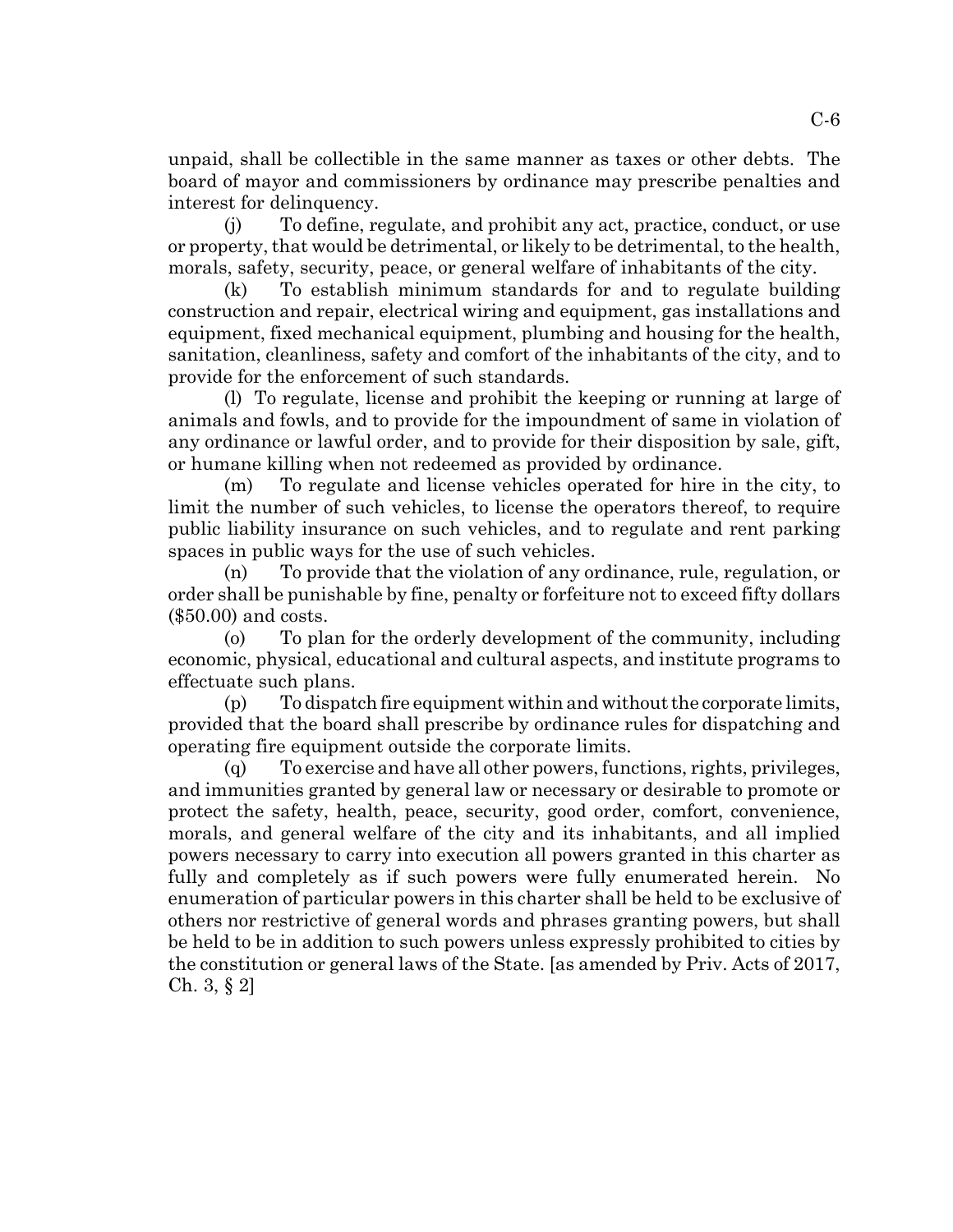# ARTICLE II ARTICLE II

## BOARD OF MAYOR AND COMMISSIONERS BOARD OF MAYOR AND COMMISSIONERS

Section 2.01. Election of mayor and commissioners. (a) Beginning in 2008 a non-partisan general city election shall be held on the first Tuesday after 2008 a non-partisan general city election shall be held on the first Tuesday after the first Monday in November and every four (4) years thereafter to elect a the first Monday in November and every four (4) years thereafter to elect a mayor and two (2) commissioners from the city at large. mayor and two (2) commissioners from the city at large.

(b) All elections shall be conducted by the commissioners of elections (b) All elections shall be conducted by the commissioners of elections of Polk County in accordance with the general election laws and this charter. of Polk County in accordance with the general election laws and this charter.

(c) Any person who is a resident of the City of Benton or who has (c) Any person who is a resident of the City of Benton or who has owned at least fifty percent (50%) bona fide and recorded fee simple interest of owned at least fifty percent (50%) bona fide and recorded fee simple interest of real property within the boundaries of the City for at least six (6) months prior to the City election and who is qualified to vote for members of the general to the City election and who is qualified to vote for members of the general assembly and other civil officers for Polk County shall be entitled to vote in assembly and other civil officers for Polk County shall be entitled to vote in elections for mayor and commissioner. The same qualifications for voting in all elections for mayor and commissioner. The same qualifications for voting in all other City elections or referenda shall apply unless otherwise provided by law. other City elections or referenda shall apply unless otherwise provided by law.

(d) Any elector who has been a resident of the City for one (I) year may (d) Any elector who has been a resident of the City for one (I) year may be qualified as a candidate for the office of mayor or commissioner. be qualified as a candidate for the office of mayor or commissioner.

(e) The mayor and two (2) commissioners elected in the general city (e) The mayor and two (2) commissioners elected in the general city election held on the first Saturday in June 2006 shall have their term extended election held on the first Saturday in June 2006 shall have their term extended until their successors are elected in the general city election held on the first until their successors are elected in the general city election held on the first Tuesday following the first Monday in November of 2008. The mayor, and any Tuesday following the first Monday in November of 2008. The mayor, and any commissioner shall be eligible for reelection and, thereafter, the terms of the commissioner shall be eligible for reelection and, thereafter, the terms of the mayor, and all commissioners shall be four (4) years and until their successors mayor, and all commissioners shall be four (4) years and until their successors shall be elected. [As amended by Priv.. Acts 1996, ch. 27, §§ 1 and 2; replaced by shall be elected. [As amended by Priv. Acts 1996, ch. 27, §§ 1 and 2; replaced by Priv. Acts 2007, ch. 30, § 1; and amended by Priv. Acts of 2017, Ch. 3, § 2]

Section 2.02. Board of mayor and commissioners. (a) The mayor and two (2) commissioners elected under this charter shall compose the city board, in (2) commissioners elected under this charter shall compose the city board, in which is vested all corporate, legislative and other powers of the city, except as which is vested all corporate, legislative and other powers of the city, except as otherwise provided in this charter. otherwise provided in this charter.

(b) The salary of all elected and appointed officials and employees shall (b) The salary of all elected and appointed officials and employees shall be set by ordinance. Officials and employees shall also be reimbursed for actual be set by ordinance. Officials and employees shall also be reimbursed for actual and necessary expenses incurred in the conduct of their official duties. and necessary expenses incurred in the conduct of their official duties.

(c) The board shall meet regularly at least once every month at the (c) The board shall meet regularly at least once every month at the times and places prescribed by ordinance. The board shall meet in special times and places prescribed by ordinance. The board shall meet in special session on verbal notice of the mayor or any one (1) commissioner and served on session on verbal notice of the mayor or any one (1) commissioner and served on the other members of the board personally at least twenty-four (24) hours in the other members of the board personally at least twenty-four (24) hours in advance of the meeting. Adequate public notice shall be given for all regularly advance of the meeting. Adequate public notice shall be given for all regularly scheduled and special meetings of the board. Only the business stated in the scheduled and special meetings of the board. Only the business stated in the advertised call may be transacted at a special meeting. advertised call may be transacted at a special meeting.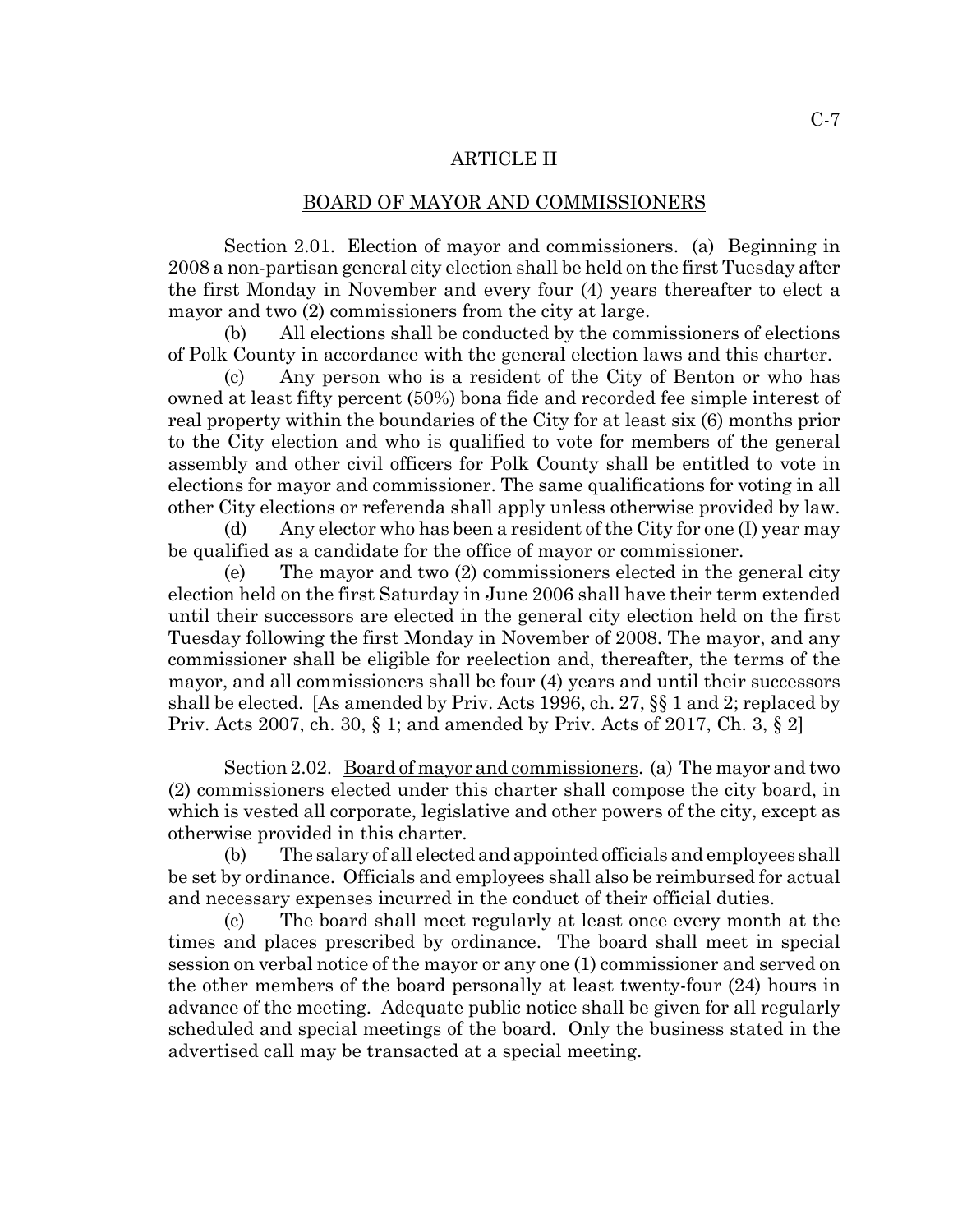The board shall exercise its powers only in public meetings, and minutes The board shall exercise its powers only in public meetings, and minutes of all meetings of the board shall be promptly and fully recorded, and shall be open to public inspection. open to public inspection.

(d) The mayor and one (1) commissioner or two (2) commissioners shall (d) The mayor and one (1) commissioner or two (2) commissioners shall constitute a quorum. Voting, except on procedural motions, shall be by roll call and the ayes and nays shall be recorded in the journal. The board may by and the ayes and nays shall be recorded in the journal. The board may by ordinance adopt rules and by-laws to govern the conduct of its business, ordinance adopt rules and by-laws to govern the conduct of its business, including procedures and penalties for compelling the attendance of absent including procedures and penalties for compelling the attendance of absent members. The board may subpoena and examine witnesses and order the members. The board may subpoena and examine witnesses and order the production of books and papers. [as amended by Priv.. Acts of 2017, Ch. 3, § 2] production of books and papers. [as amended by Priv. Acts of 2017, Ch. 3, § 2]

Section 2.03. Mayor as presiding officer. The mayor shall preside at all meetings of the board and shall vote. The mayor shall be recognized as the meetings of the board and shall vote. The mayor shall be recognized as the ceremonial head of the city. He shall be the officer to accept process against the ceremonial head of the city. He shall be the officer to accept process against the city, and shall perform other duties imposed by this charter and by ordinances city, and shall perform other duties imposed by this charter and by ordinances not inconsistent with this charter. [as amended by Priv.. Acts of 2017, Ch. 3, § 2] not inconsistent with this charter. [as amended by Priv. Acts of 2017, Ch. 3, § 2]

Section 2.04. Vacancy in the office of mayor or commissioners. A vacancy shall exist if the mayor or a commissioner resigns, dies, moves his residence from the city, is convicted of malfeasance or misfeasance in office, a felony, a from the city, is convicted of malfeasance or misfeasance in office, a felony, a violation of this charter or election laws of the state, or a crime involving moral violation of this charter or election laws of the state, or a crime involving moral turpitude, fails to attend any meetings of the board for a period of ninety (90) turpitude, fails to attend any meetings of the board for a period of ninety (90) days with no extenuating circumstances, or has been continuously disabled for days with no extenuating circumstances, or has been continuously disabled for a period of six (6) months so as to prevent him from discharging the duties of his a period of six (6) months so as to prevent him from discharging the duties of his office; the board shall by resolution declare a vacancy to exist for any of these reasons, and such finding shall be final. reasons, and such finding shall be final.

Any person convicted of malfeasance or misfeasance in office, a felony, or Any person convicted of malfeasance or misfeasance in office, a felony, or a crime involving moral turpitude shall be prohibited from holding office or a crime involving moral turpitude shall be prohibited from holding office or employment with the city for a period of ten (10) years thereafter. employment with the city for a period of ten (10) years thereafter.

The remaining board shall appoint a qualified person to fill a vacancy in The remaining board shall appoint a qualified person to fill a vacancy in the office of commissioner for the remainder of the unexpired term. If the vacancy is not so filled within fifteen (15) days, the mayor shall appoint a vacancy is not so filled within fifteen (15) days, the mayor shall appoint a qualified person to fill the vacancy. qualified person to fill the vacancy.

At no time shall there be more than one (1) member of the board At no time shall there be more than one (1) member of the board appointed to fill a vacancy. If a vacancy occurs more than six (6) months prior appointed to fill a vacancy. If a vacancy occurs more than six (6) months prior to a regular election and while one (1) appointed member is on the board, a special election shall be held by the county commissioners of elections on the eighth Thursday following occurrence of the vacancy, at which election a board eighth Thursday following occurrence of the vacancy, at which election a board member shall be elected to serve the unexpired term of the vacant office. The member shall be elected to serve the unexpired term of the vacant office. The provisions in this article for regular elections shall govern special elections. [as provisions in this article for regular elections shall govern special elections. [as amended by Priv.. Acts of 2017, Ch. 3, § 2] amended by Priv. Acts of 2017, Ch. 3, § 2]

Section 2.05. Restrictions on board members. The board shall act in all matters as a body, and no member shall seek individually to influence the matters as a body, and no member shall seek individually to influence the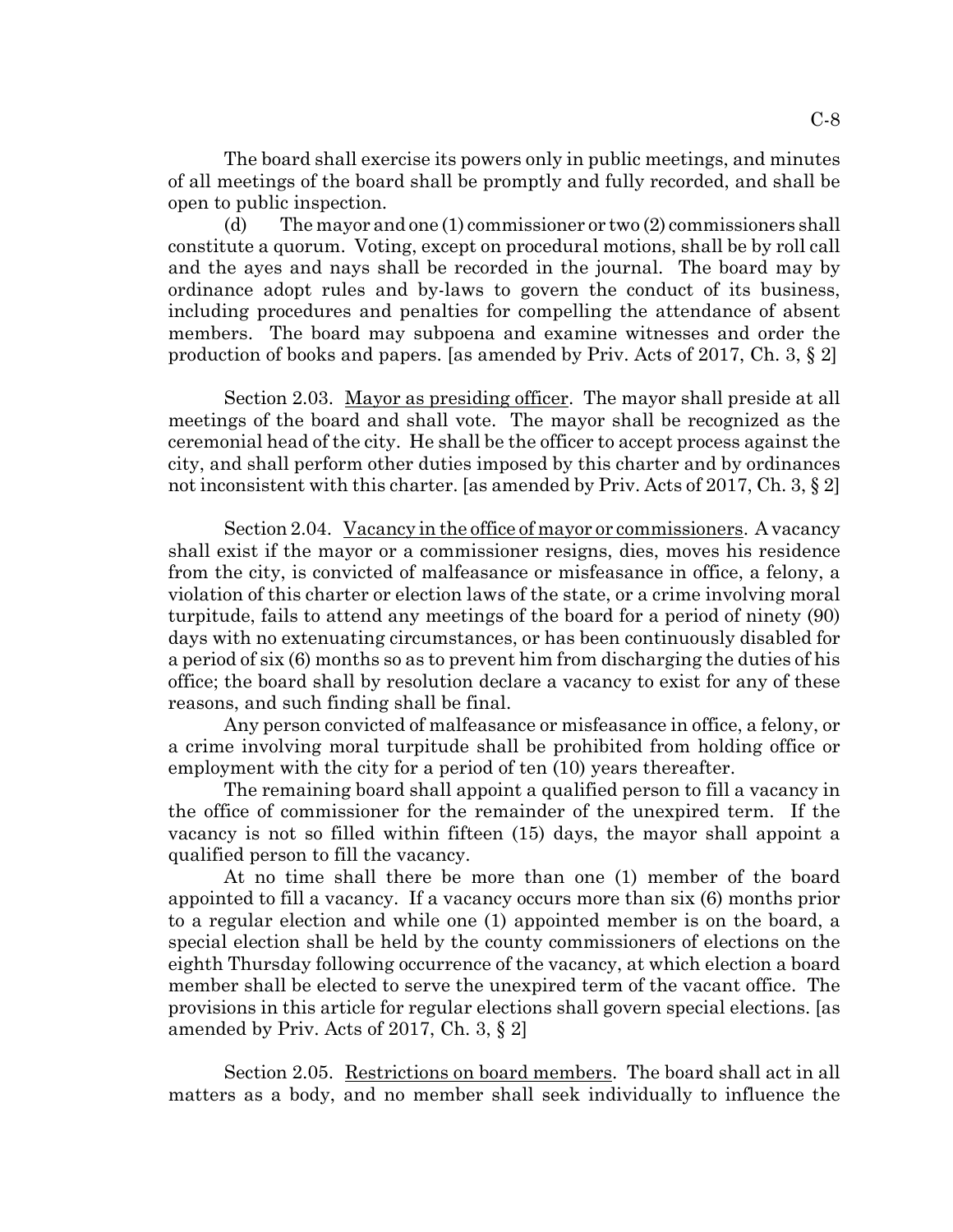official acts of the mayor or any other officer or employee of the city, or to direct or request the appointment of any person to, or his removal from, any office or position of employment, or to interfere in any way with the performance of position of employment, or to interfere in any way with the performance of duties by the mayor or any other officer or employee. The board shall deal with duties by the mayor or any other officer or employee. The board shall deal with the various agencies, officers and employees of the city, except boards or the various agencies, officers and employees of the city, except boards or commissions authorized by this charter, solely through the mayor, and shall not commissions authorized by this charter, solely through the mayor, and shall not give orders to any subordinates of the mayor, either publicly or privately, give orders to any subordinates of the mayor, either publicly or privately, Nothing herein contained shall prevent the board from conducting such Nothing herein contained shall prevent the board from conducting such inquiries into the operation of the city government and the conduct of the city's inquiries into the operation of the city government and the conduct of the city's affairs as it may deem necessary. The office of any board member violating any affairs as it may deem necessary. The office of any board member violating any provisions of this section shall immediately become vacant upon conviction in provisions of this section shall immediately become vacant upon conviction in a court of competent jurisdiction. [as amended by Priv. Acts of 2017, Ch. 3, § 2]

Section 2.06. Designation of official newspaper. The board by resolution shall designate a newspaper of general circulation in the city as the official city shall designate a newspaper of general circulation in the city as the official city newspaper for publication of official notices of the city. [as amended by Priv.. newspaper for publication of official notices of the city. [as amended by Priv. Acts of 2017, Ch. 3, § 2] Acts of 2017, Ch. 3, § 2]

Section 2.07. City legislation. (a) Any action of the board having a regulatory or penal effect, relating to revenue or appropriation of money, awarding franchises or contracts over five hundred dollars (\$500), authorizing awarding franchises or contracts over five hundred dollars (\$500), authorizing conveyance or lease of any lands of the city, or required to be done by ordinance conveyance or lease of any lands of the city, or required to be done by ordinance under this charter or the general laws of the state, shall be in written form under this charter or the general laws of the state, shall be in written form before being introduced, and a copy shall be furnished to each member of the before being introduced, and a copy shall be furnished to each member of the board in advance of the meeting at which introduced. The enacting clause of board in advance of the meeting at which introduced. The enacting clause of ordinances shall be "Be it ordained by the board of the City of Benton:". No action of the board shall be valid or binding unless approved by the affirmative action of the board shall be valid or binding unless approved by the affirmative vote of at least two (2) members of the board. Any ordinance which repeals or vote of at least two (2) members of the board. Any ordinance which repeals or amends existing ordinances shall set forth at length the sections or subsections amends existing ordinances shall set forth at length the sections or subsections repealed or as amended. Every ordinance must be approved on two (2) readings, repealed or as amended. Every ordinance must be approved on two (2) readings, and shall become effective twenty (20) days after approval on second reading and shall become effective twenty (20) days after approval on second reading unless its terms provide a later effective date. Every ordinance, except codes unless its terms provide a later effective date. Every ordinance, except codes adopted by reference as provided in subsection (c) below, shall be read by adopted by reference as provided in subsection (c) below, shall be read by caption only. Each resolution shall be read by caption only one (1) time and caption only. Each resolution shall be read by caption only one (1) time and shall become effective. To meet a public emergency affecting life, health or shall become effective. To meet a public emergency affecting life, health or property, an emergency ordinance may be adopted and become effective property, an emergency ordinance may be adopted and become effective immediately, by the affirmative votes of two (2) members of the board, if the immediately, by the affirmative votes of two (2) members of the board, if the ordinance contains a full statement of the facts creating the emergency; but any ordinance contains a full statement of the facts creating the emergency; but any emergency ordinance shall be effective for only ninety (90) days.<br>Appropriations, revenues, franchises, contracts, levy of taxes, borrowing money, Appropriations, revenues, franchises, contracts, levy of taxes, borrowing money, or special privileges shall not be passed as emergency ordinances. or special privileges shall not be passed as emergency ordinances.

(b) The board shall have the general and continuing ordinances of the (b) The board shall have the general and continuing ordinances of the city assembled into an official code of the city, a copy of which shall be kept city assembled into an official code of the city, a copy of which shall be kept currently up to date by the city recorder and shall be available to the public. currently up to date by the city recorder and shall be available to the public.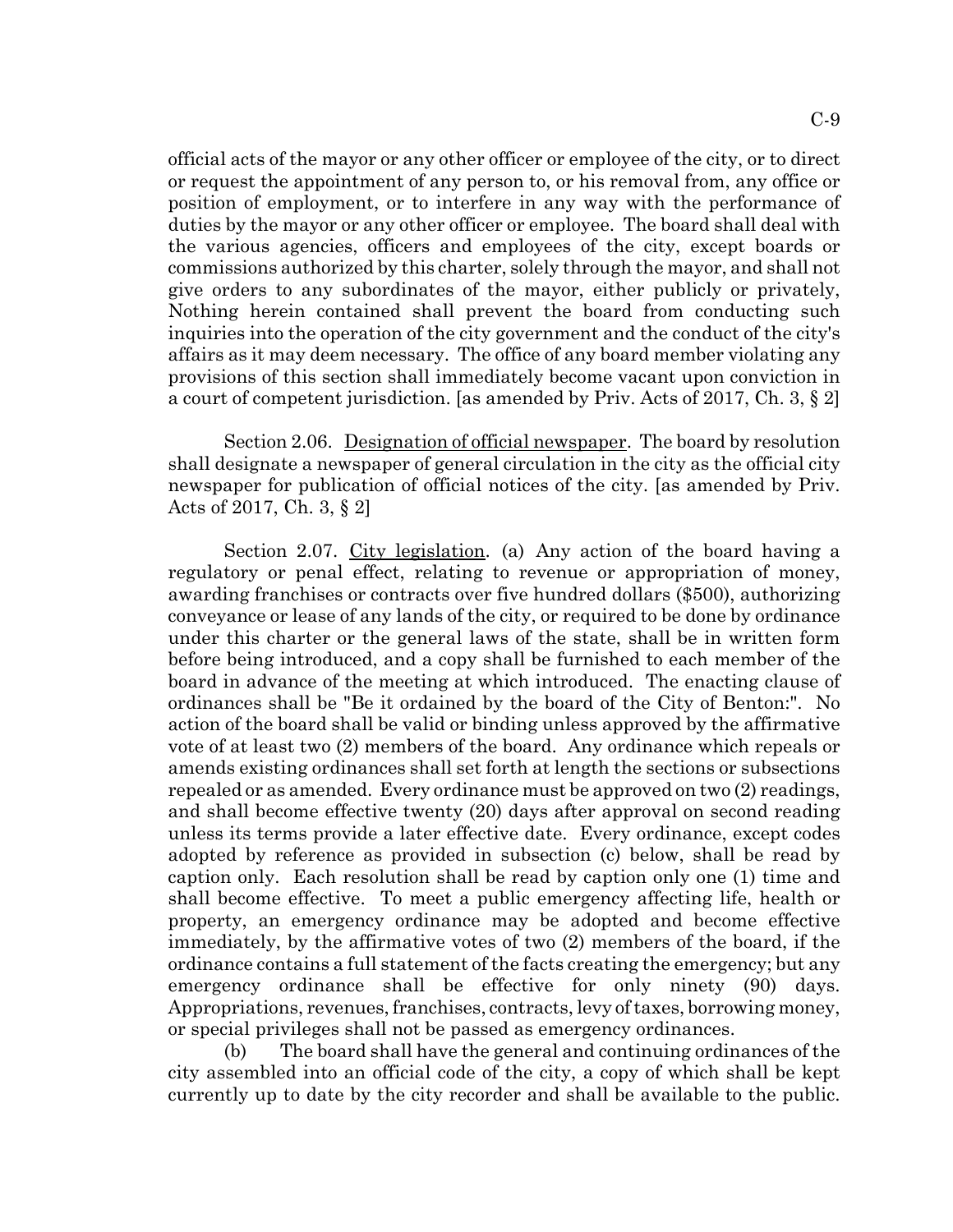After adoption of the official code all ordinances shall be adopted as additions to, deletions from, or amendments to the code.

(c) Standard codes, as defined in Section 1.02(f) may be adopted by (c) Standard codes, as defined in Section 1.02(f) may be adopted by ordinances which contain only references to titles, dates, issuing organizations, ordinances which contain only references to titles, dates, issuing organizations, and such changes to the standard codes as the board may deem desirable. and such changes to the standard codes as the board may deem desirable.<br>Procedures prescribed by general law shall be followed when adopting such standard codes. Copies of the official code and any standard codes so adopted standard codes. Copies of the official code and any standard codes so adopted by references shall be available to the public at prices fixed by the board. by references shall be available to the public at prices fixed by the board.

(d) The original copies of ordinances, resolutions, contracts, and other (d) The original copies of ordinances, resolutions, contracts, and other documents shall be filed and preserved by the city recorder. The title and a brief documents shall be filed and preserved by the city recorder. The title and a brief summary of each ordinance and resolution shall be published by the official city summary of each ordinance and resolution shall be published by the official city newspaper within ten (10) days after its final approval. [as amended by Priv.. newspaper within ten (10) days after its final approval. [as amended by Priv. Acts of 2017, Ch. 3, § 2] Acts of 2017, Ch. 3, § 2]

Section 2.08. Donations to private organizations. Taxes and other city revenues are levied and collected for public purposes, and the use of such funds revenues are levied and collected for public purposes, and the use of such funds as donations or contributions to nongovernmental agencies or for private as donations or contributions to nongovernmental agencies or for private purposes is prohibited, but the board may contract with nongovernmental purposes is prohibited, but the board may contract with nongovernmental agencies for materials and services necessary to effectuate public purposes agencies for materials and services necessary to effectuate public purposes authorized by law. [as amended by Priv.. Acts of 2017, Ch. 3, § 2] authorized by law. [as amended by Priv. Acts of 2017, Ch. 3, § 2]

# ARTICLE III ARTICLE III

#### ORGANIZATION AND PERSONNEL ORGANIZATION AND PERSONNEL

Section 3.01. Organization of city government. The city government shall be organized into a department of finance, police department, fire department, be organized into a department of finance, police department, fire department, and department of public works and utilities, unless otherwise provided by and department of public works and utilities, unless otherwise provided by ordinance. The board shall determine by ordinance the functions and duties of all departments and offices. The board, by ordinance, may establish, abolish, all departments and offices. The board, by ordinance, may establish, abolish, merge, or consolidate offices, positions of employment, departments, and merge, or consolidate offices, positions of employment, departments, and agencies of the city; may provide that the same person shall fill any number of agencies of the city; may provide that the same person shall fill any number of offices and positions of employment, and may transfer or change the functions offices and positions of employment, and may transfer or change the functions and duties of offices, positions of employment, departments, and agencies of the and duties of offices, positions of employment, departments, and agencies of the city subject to the following limitations: city subject to the following limitations:

(a) The number of members and authority of the board, as provided in (a) The number of members and authority of the board, as provided in this charter, shall not be changed. this charter, shall not be changed.

(b) The terms of all officers and employees of the city, except the city (b) The terms of all officers and employees of the city, except the city attorney, shall be during their good behavior on and off duty, and the terms of attorney, shall be during their good behavior on and off duty, and the terms of officers and employees shall not expire with the terms of the mayor and officers and employees shall not expire with the terms of the mayor and commissioners. Where the officer or employee is appointed by the board as commissioners. Where the officer or employee is appointed by the board as expressly provided in this charter, he shall be removed by the board only for expressly provided in this charter, he shall be removed by the board only for reasonable cause. All other officers and employees shall be appointed and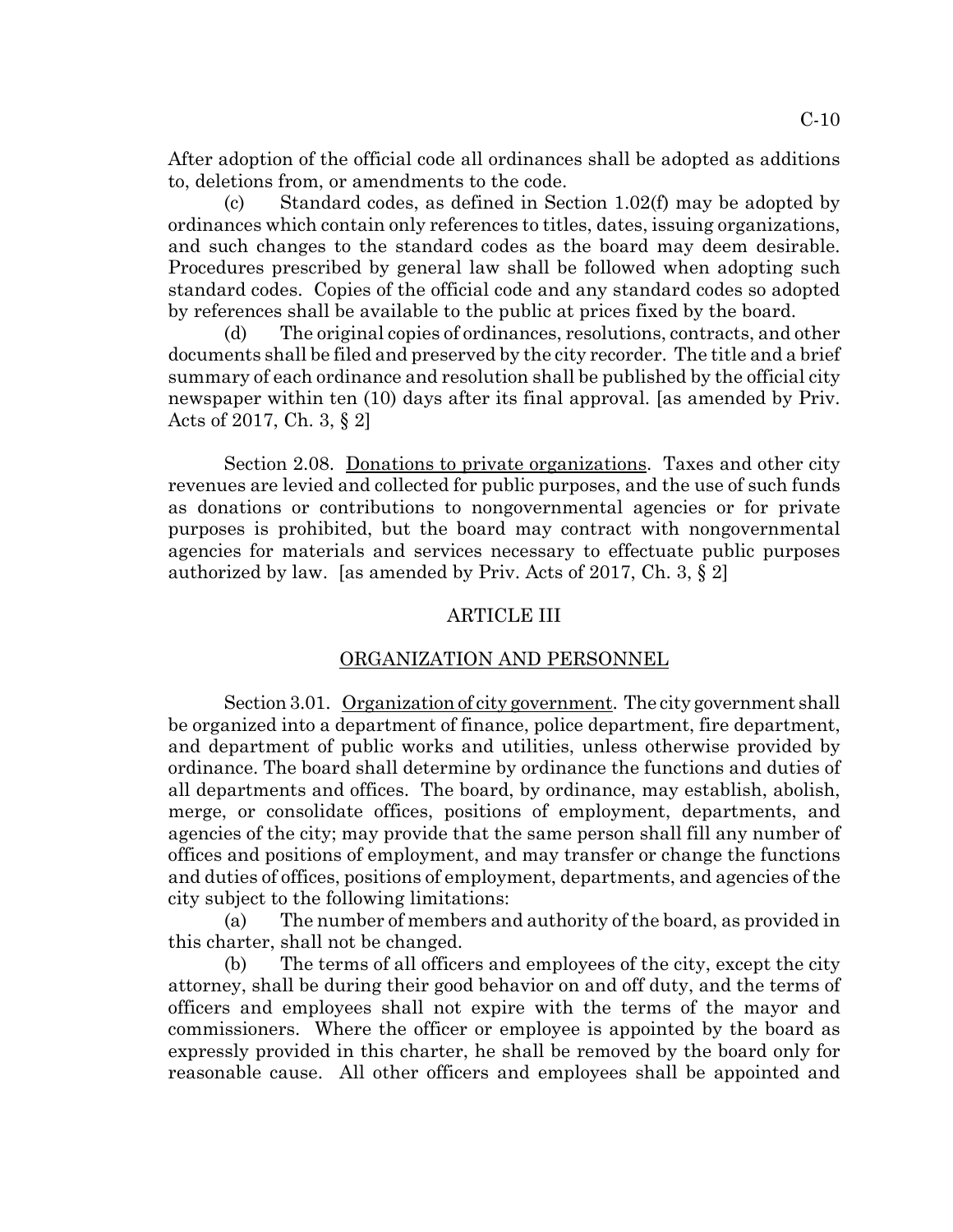removed by the mayor only for reasonable cause under Section 3.07 of this removed by the mayor only for reasonable cause under Section 3.07 of this charter. The city attorney shall serve at the will of the board. charter. The city attorney shall serve at the will of the board.

(c) The office of mayor shall not be abolished, nor shall his powers as (c) The office of mayor shall not be abolished, nor shall his powers as provided in this charter be reduced. [As amended by Priv.. Acts 1996, ch. 127 provided in this charter be reduced. [As amended by Priv. Acts 1996, ch. 127 § 3; and Priv. Acts of 2017, Ch. 3, § 2]

Section 3.02. Administrative duties of mayor. The mayor shall be the executive head of the city government, responsible for the efficient and orderly executive head of the city government, responsible for the efficient and orderly administration of the affairs of the city. He shall be responsible for the administration of the affairs of the city. He shall be responsible for the enforcement of laws, rules and regulations, ordinances, and franchises of the enforcement of laws, rules and regulations, ordinances, and franchises of the city, and the city attorney shall take such legal actions as the mayor may direct city, and the city attorney shall take such legal actions as the mayor may direct for such purposes. He may conduct inquiries and investigations into the affairs for such purposes. He may conduct inquiries and investigations into the affairs of the city and shall have such other powers and duties as may be provided by of the city and shall have such other powers and duties as may be provided by ordinance not inconsistent with this charter. [as amended by Priv. Acts of 2017, Ch. 3, § 2] Ch. 3, § 2]

Section 3.03. City recorder. The board shall appoint a city recorder, who shall have the following powers and duties: shall have the following powers and duties:

(a) To keep and preserve the city seal and all official records not (a) To keep and preserve the city seal and all official records not required by law or ordinance to be filed elsewhere. required by law or ordinance to be filed elsewhere.

(b) To attend all meetings of the board and to maintain a journal (b) To attend all meetings of the board and to maintain a journal showing the proceedings of all such meetings, the board members present and showing the proceedings of all such meetings, the board members present and absent, each motion considered, the title of each resolution and ordinance absent, each motion considered, the title of each resolution and ordinance considered, and the vote of each board member on each question. This journal considered, and the vote of each board member on each question. This journal shall be open to the public during regular office hours of the city, subject to shall be open to the public during regular office hours of the city, subject to reasonable restrictions exercised by the city recorder.

(c) To prepare and certify copies of official records in his office. Fees (c) To prepare and certify copies of official records in his office. Fees for such services may be established by ordinance, to be deposited into the city for such services may be established by ordinance, to be deposited into the city treasury. treasury.

(d) To serve as head of the department of finance if appointed to this (d) To serve as head of the department of finance if appointed to this position by the board. position by the board.

(e) To perform such other duties as may be required by the board. [as (e) To perform such other duties as may be required by the board. [as amended by Priv.. Acts of 2017, Ch. 3, § 2] amended by Priv. Acts of 2017, Ch. 3, § 2]

Section 3.04. City attorney. The board shall appoint a city attorney, and such assistant city attorneys as may be authorized by ordinance. The city such assistant city attorneys as may be authorized by ordinance. The city attorney, or an assistant city attorney designated by him, shall be responsible attorney, or an assistant city attorney designated by him, shall be responsible for representing and defending the city in all litigations in which the city is a for representing and defending the city in all litigations in which the city is a party; prosecuting cases in the city court; advising the board and other officers party; prosecuting cases in the city court; advising the board and other officers and employees of the city concerning legal aspects of their duties and responsibilities; approving as to the form and legality all contracts, deeds, responsibilities; approving as to the form and legality all contracts, deeds, bonds, ordinances, resolutions, motions and other official documents; and bonds, ordinances, resolutions, motions and other official documents; and performing such other duties as may be prescribed by the board. [as amended performing such other duties as may be prescribed by the board. [as amended by Priv.. Acts of 2017, Ch. 3, § 2] by Priv. Acts of 2017, Ch. 3, § 2]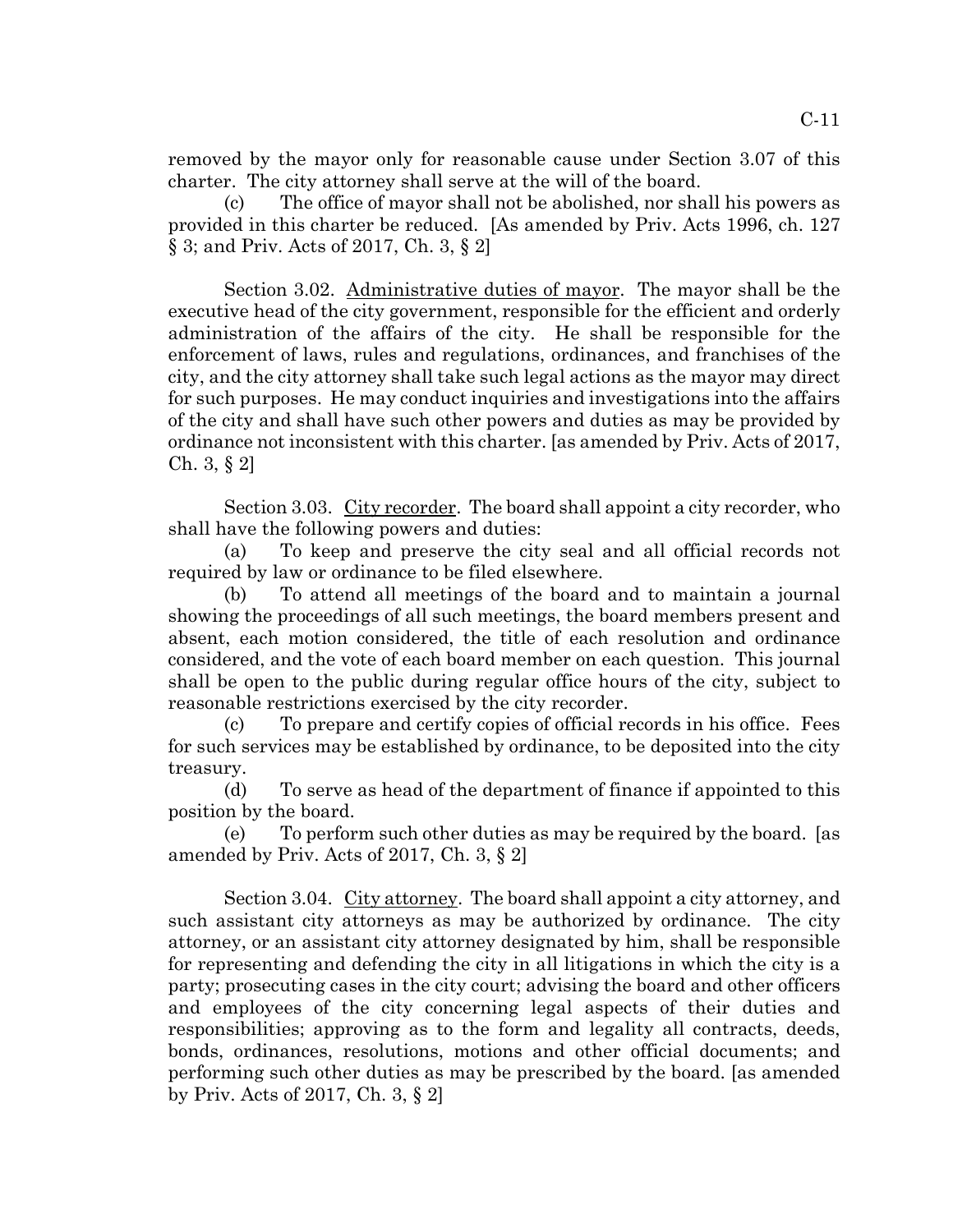Section 3.05. City court. (a) City judge - The city judge, who shall constitute the city court, shall be the recorder. In the incapacity of the city constitute the city court, shall be the recorder. In the incapacity of the city judge, or until such time as a recorder is appointed, a disinterested, neutral judge, or until such time as a recorder is appointed, a disinterested, neutral person appointed by the board shall serve as city judge pro tempore. person appointed by the board shall serve as city judge pro tempore.

(b) Jurisdiction, powers, compensation. The jurisdiction of the city (b) Jurisdiction, powers, compensation. The jurisdiction of the city judge shall extend to the trial of all offenses against the ordinances of the city, judge shall extend to the trial of all offenses against the ordinances of the city, and costs in such trials shall be fixed by ordinance. Said city judge shall not and costs in such trials shall be fixed by ordinance. Said city judge shall not have any jurisdiction over civil matters. The city judge shall have the power to have any jurisdiction over civil matters. The city judge shall have the power to levy fines, penalties, forfeitures and costs, to issue all necessary process, to levy fines, penalties, forfeitures and costs, to issue all necessary process, to administer oaths, and to maintain order. administer oaths, and to maintain order.

(c) Fines. Fines may be paid by installments to be fixed and security (c) Fines. Fines may be paid by installments to be fixed and security determined in the city judge's discretion. Receipts of the city court shall be determined in the city judge's discretion. Receipts of the city court shall be deposited weekly and monthly reports made thereof to the board. deposited weekly and monthly reports made thereof to the board.

(d) Docket. The city judge shall keep or cause to be kept a docket of (d) Docket. The city judge shall keep or cause to be kept a docket of all cases handled by him, and shall be designated clerk of the city court unless all cases handled by him, and shall be designated clerk of the city court unless some other person shall be appointed to said position by the board. some other person shall be appointed to said position by the board.

(e) Separation of powers. The city judge shall be the exclusive judge (e) Separation of powers. The city judge shall be the exclusive judge of the law and the facts in every case before him, and no officer or employee of of the law and the facts in every case before him, and no officer or employee of the city shall attempt to influence his decision except through pertinent facts the city shall attempt to influence his decision except through pertinent facts presented in open court. [as amended by Priv.. Acts of 2017, Ch. 3, § 2] presented in open court. [as amended by Priv. Acts of 2017, Ch. 3, § 2]

Section 3.06. Officers and employees. Only the officer and positions of employment provided for in the annual budget, as provided by the board, shall employment provided for in the annual budget, as provided by the board, shall be filled. Salaries for all positions shall be in accordance with a pay plan be filled. Salaries for all positions shall be in accordance with a pay plan adopted by ordinance. In determining salaries, due consideration shall be given adopted by ordinance. In determining salaries, due consideration shall be given to duties, responsibilities, technical knowledge and skill required to to duties, responsibilities, technical knowledge and skill required to satisfactorily perform the work, and availability of persons having the satisfactorily perform the work, and availability of persons having the qualifications desired. qualifications desired.

Section 3.07. Personnel actions. The appointment and promotion of officers and employees of the city over which the mayor has the power of appointment under this charter shall be on a basis of merit, considering appointment under this charter shall be on a basis of merit, considering technical knowledge required to perform satisfactorily the work, experience in technical knowledge required to perform satisfactorily the work, experience in the particular or similar line of work, and administrative or supervisory the particular or similar line of work, and administrative or supervisory qualifications. qualifications.

The mayor shall have authority to make promotions and transfers of The mayor shall have authority to make promotions and transfers of officers and employees over which he has the power of appointment under this officers and employees over which he has the power of appointment under this charter, and for reasonable cause to make demotions, suspensions and removals charter, and for reasonable cause to make demotions, suspensions and removals of such officers and employees, and he may delegate such authority to department heads. Before removal, or suspension for more than fifteen (15) department heads. Before removal, or suspension for more than fifteen (15) working days, an employee shall be given a written notice of intention to working days, an employee shall be given a written notice of intention to suspend or remove him, containing a clear statement of the grounds for such suspend or remove him, containing a clear statement of the grounds for such proposed action and notification that he may appeal to the city board by filing proposed action and notification that he may appeal to the city board by filing within ten (10) working days, with the city recorder, written notice of his within ten (10) working days, with the city recorder, written notice of his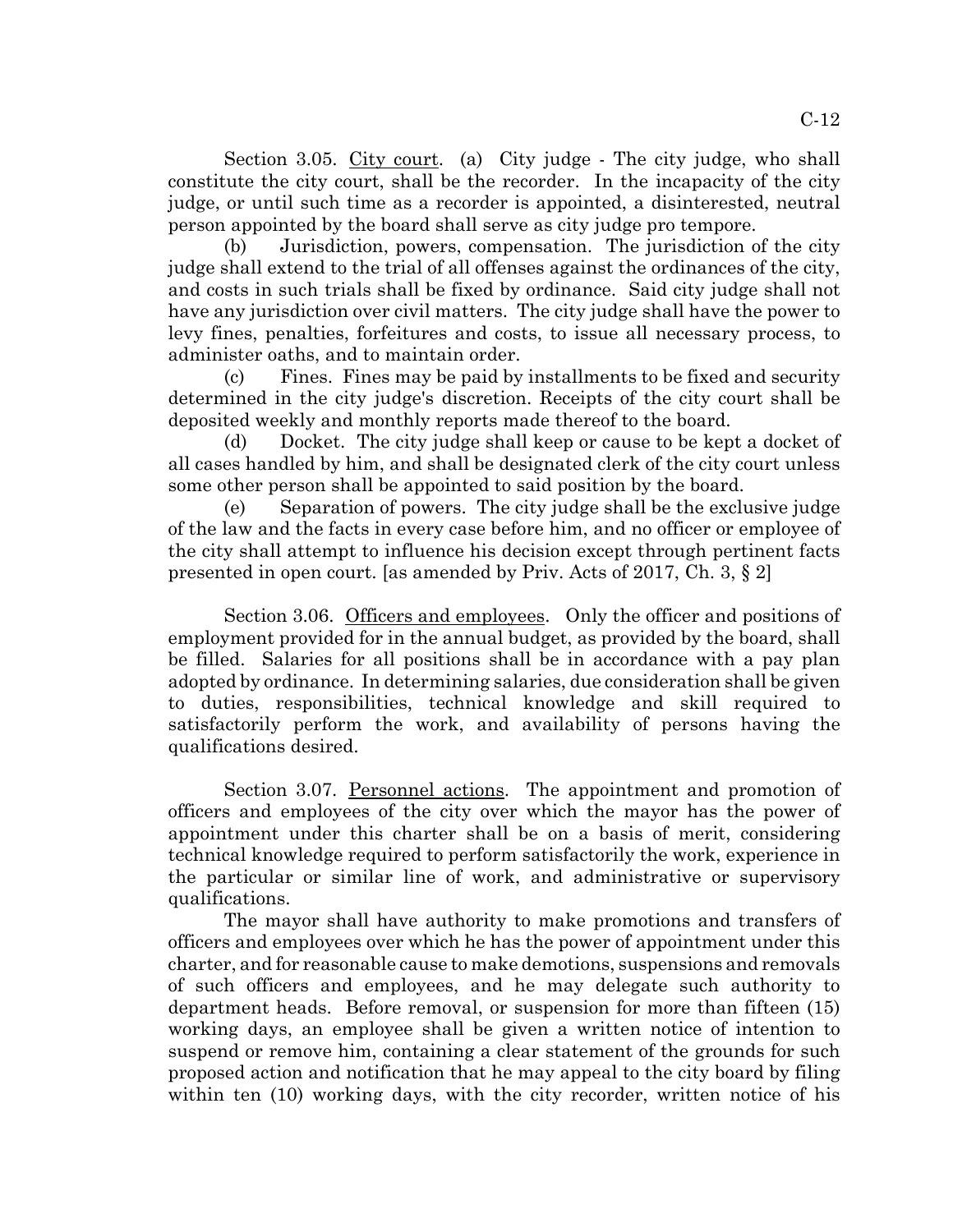intention to do so. After receipt of such notice the board shall set a time and place for a public hearing on the matter, to be held within twenty (20) calendar place for a public hearing on the matter, to be held within twenty (20) calendar days thereafter. The votes of two (2) board members shall be required to days thereafter. The votes of two (2) board members shall be required to override the suspension or removal, and the action of the board shall be a final determination of the matter. If a suspension is overruled by the board any loss determination of the matter. If a suspension is overruled by the board any loss of salary shall be paid to the employee. [As amended by Priv. Acts 1996, ch. 127 of salary shall be paid to the employee. [As amended by Priv. Acts 1996, ch. 127 §§ 4 and 5; and Priv. Acts of 2017, Ch. 3, § 2] §§ 4 and 5; and Priv. Acts of 2017, Ch. 3, § 2]

Section 3.08. Personnel rules. The board may by ordinance adopt supplementary personnel rules and regulations governing the appointment, supplementary personnel rules and regulations governing the appointment, discipline, termination and other employment conditions of officers and discipline, termination and other employment conditions of officers and employees of the city, both over which it has the power of appointment and over employees of the city, both over which it has the power of appointment and over which the mayor has the power of appointment, provided they are not which the mayor has the power of appointment, provided they are not inconsistent with the provisions of this charter. In the event of any such inconsistent with the provisions of this charter. In the event of any such inconsistencies, this charter shall prevail. [As amended by Priv. Acts 1996, ch. inconsistencies, this charter shall prevail. [As amended by Priv. Acts 1996, ch. 127 § 6; and Priv. Acts of 2017, Ch. 3, § 2] 127 § 6; and Priv. Acts of 2017, Ch. 3, § 2]

Section 3.09. Oath of office. Before a person takes any office in the city government, he shall subscribe to the following oath or affirmation, government, he shall subscribe to the following oath or affirmation, administered by the city recorder or any justice of the peace: administered by the city recorder or any justice of the peace:

"I solemnly swear (or affirm) that I will support the Constitution "I solemnly swear (or affirm) that I will support the Constitution and will obey the laws of the United States and of the State of and will obey the laws of the United States and of the State of Tennessee, that I will, in all respects, observe the provisions of the Tennessee, that I will, in all respects, observe the provisions of the charter and ordinances of the City of Benton, and that I will faithfully discharge the duties of the office of faithfully discharge the duties of the office of ." [as amended by Priv. Acts of 2017, Ch. 3, \_\_\_\_\_\_\_\_\_\_\_\_\_\_\_\_\_\_\_\_." [as amended by Priv. Acts of 2017, Ch. 3,

 $\S 2]$ 

Section 3.10. Official bonds. The mayor and every officer, agent, and employee of the city having duties embracing the receipt, disbursement, custody, employee of the city having duties embracing the receipt, disbursement, custody, or handling of money, and other officers and employees designated by the board, or handling of money, and other officers and employees designated by the board, shall give a fidelity bond or faithful performance bond, as determined by the shall give a fidelity bond or faithful performance bond, as determined by the board, with some surety company authorized to do business in the State of board, with some surety company authorized to do business in the State of Tennessee as surety, in such amount as shall be prescribed by the board. All Tennessee as surety, in such amount as shall be prescribed by the board. All such bonds and sureties thereto shall be subject to approval by the board. The such bonds and sureties thereto shall be subject to approval by the board. The cost of such bonds shall be paid by the city. Such bonds shall be blanket bonds cost of such bonds shall be paid by the city. Such bonds shall be blanket bonds covering offices and positions to be bonded, and individual bonds may be secured covering offices and positions to be bonded, and individual bonds may be secured only when blanket bonds are not obtainable. [as amended by Priv. Acts of 2017, Ch. 3, § 2] Ch. 3, § 2]

Section 3.11. Personal financial interest. Any officer or employee of the city shall not profit personally, directly or indirectly, from any business city shall not profit personally, directly or indirectly, from any business transacted with the city government, nor shall any officer or employee accept transacted with the city government, nor shall any officer or employee accept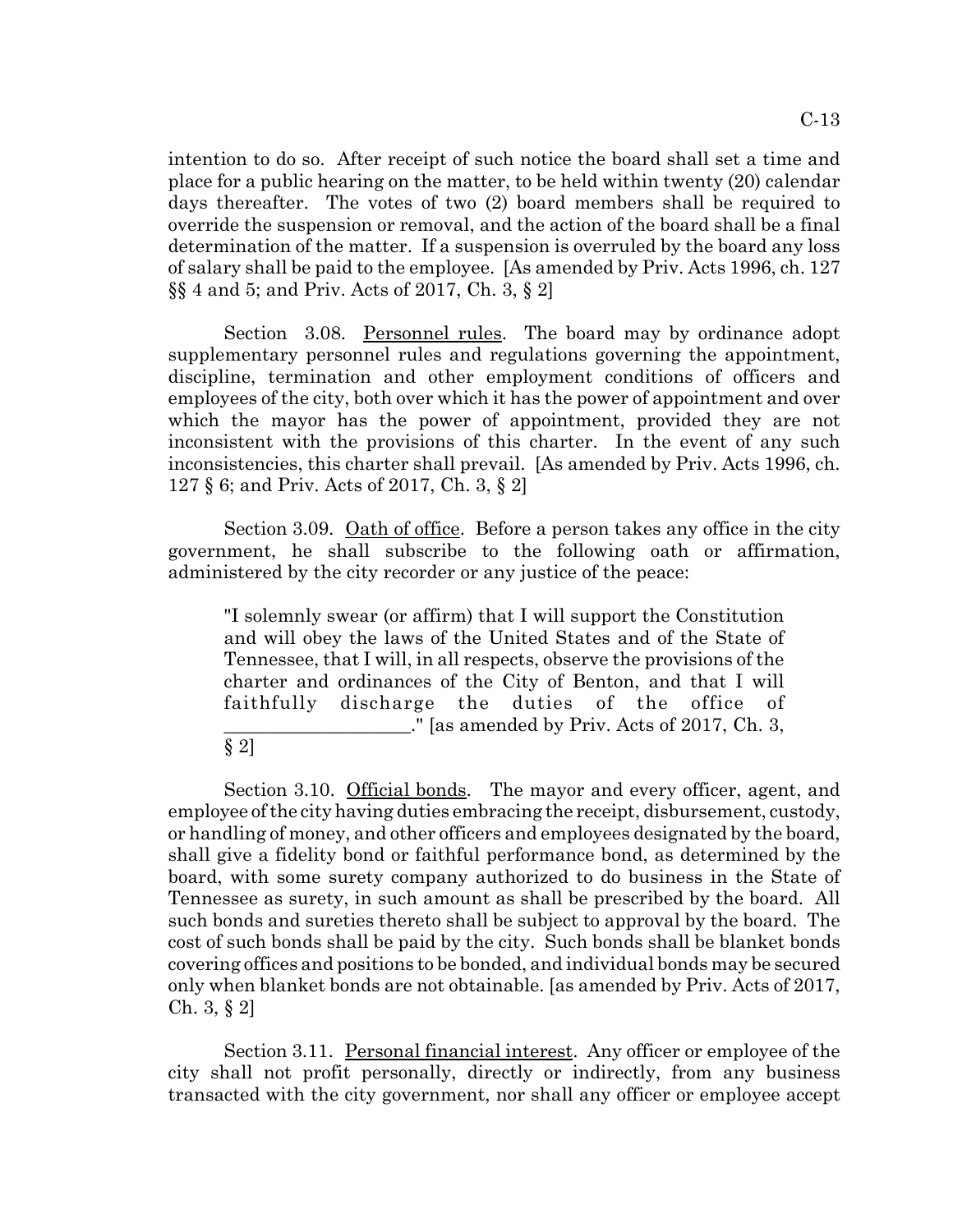any free or preferred service benefits or concessions from any person, company any free or preferred service benefits or concessions from any person, company or firm regulated by or doing business with the city. [as amended by Priv. Acts or firm regulated by or doing business with the city. [as amended by Priv. Acts of 2017, Ch. 3, § 2] of 2017, Ch. 3, § 2]

#### ARTICLE IV ARTICLE IV

#### FISCAL ADMINISTRATION FISCAL ADMINISTRATION

Section 4.01. Fiscal year. The fiscal year of the city government shall begin on the first day of July and shall end on the thirtieth day of June of the begin on the first day of July and shall end on the thirtieth day of June of the succeeding year, unless otherwise provided by ordinance. [as amended by Priv. succeeding year, unless otherwise provided by ordinance. [as amended by Priv. Acts of 2017, Ch. 3, § 2] Acts of 2017, Ch. 3, § 2]

Section 4.02. Mayor to submit annual budget. Not later than forty-five (45) days prior to the beginning of each fiscal year, the mayor shall submit to the (45) days prior to the beginning of each fiscal year, the mayor shall submit to the board a proposed budget for the next fiscal year, showing separately for the board a proposed budget for the next fiscal year, showing separately for the general fund, each utility, and each other fund the following: (a) revenue and general fund, each utility, and each other fund the following: (a) revenue and expenditures during the preceding year, (b) estimated revenue and expenditures during the preceding year, (b) estimated revenue and expenditures for the current fiscal year, (c) estimated revenue and recommended expenditures for the current fiscal year, (c) estimated revenue and recommended expenditures for the next fiscal year, not to exceed the amount of estimated expenditures for the next fiscal year, not to exceed the amount of estimated revenue, (d) a comparative statement of the cash surplus (or deficit) at the end of the preceding year and the estimated surplus (or deficit) at the end of the of the preceding year and the estimated surplus (or deficit) at the end of the current fiscal year, and (e) any other information and data, such as work current fiscal year, and (e) any other information and data, such as work programs and unit costs, in justification of recommended expenditures that may programs and unit costs, in justification of recommended expenditures that may be considered necessary by the mayor or requested by the board. The mayor may be considered necessary by the mayor or requested by the board. The mayor may recommend and estimate receipts from additional revenue measures, providing recommend and estimate receipts from additional revenue measures, providing such estimates are separated clearly from normal revenue estimates. The budget shall be accompanied by a message from the mayor containing a budget shall be accompanied by a message from the mayor containing a statement of the general fiscal policies of the city, the important features of the budget, explanations of major changes recommended for the next fiscal year as budget, explanations of major changes recommended for the next fiscal year as compared with the current fiscal year, a general summary of the budget, and compared with the current fiscal year, a general summary of the budget, and such other comments and information as he may deem pertinent. A sufficient such other comments and information as he may deem pertinent. A sufficient number of copies of the mayor's message shall be reproduced to furnish a copy number of copies of the mayor's message shall be reproduced to furnish a copy to any person desiring one. A copy of the budget in full shall be filed with the city recorder for public inspection and a copy shall be furnished to each board city recorder for public inspection and a copy shall be furnished to each board member. [as amended by Priv. Acts of 2017, Ch. 3, § 2] member. [as amended by Priv. Acts of 2017, Ch. 3, § 2]

Section 4.03. Capital improvement budget. A capital improvement budget may also be prepared to include a description of projects recommended budget may also be prepared to include a description of projects recommended for the ensuing fiscal year and the five fiscal years thereafter, the estimated cost for the ensuing fiscal year and the five fiscal years thereafter, the estimated cost of each project, and the recommendation of the mayor for financing the projects proposed for the ensuing year. The capital improvement budget shall be proposed for the ensuing year. The capital improvement budget shall be prepared by or reviewed by the local planning commission, and the prepared by or reviewed by the local planning commission, and the recommendations of the planning commission shall be submitted by the mayor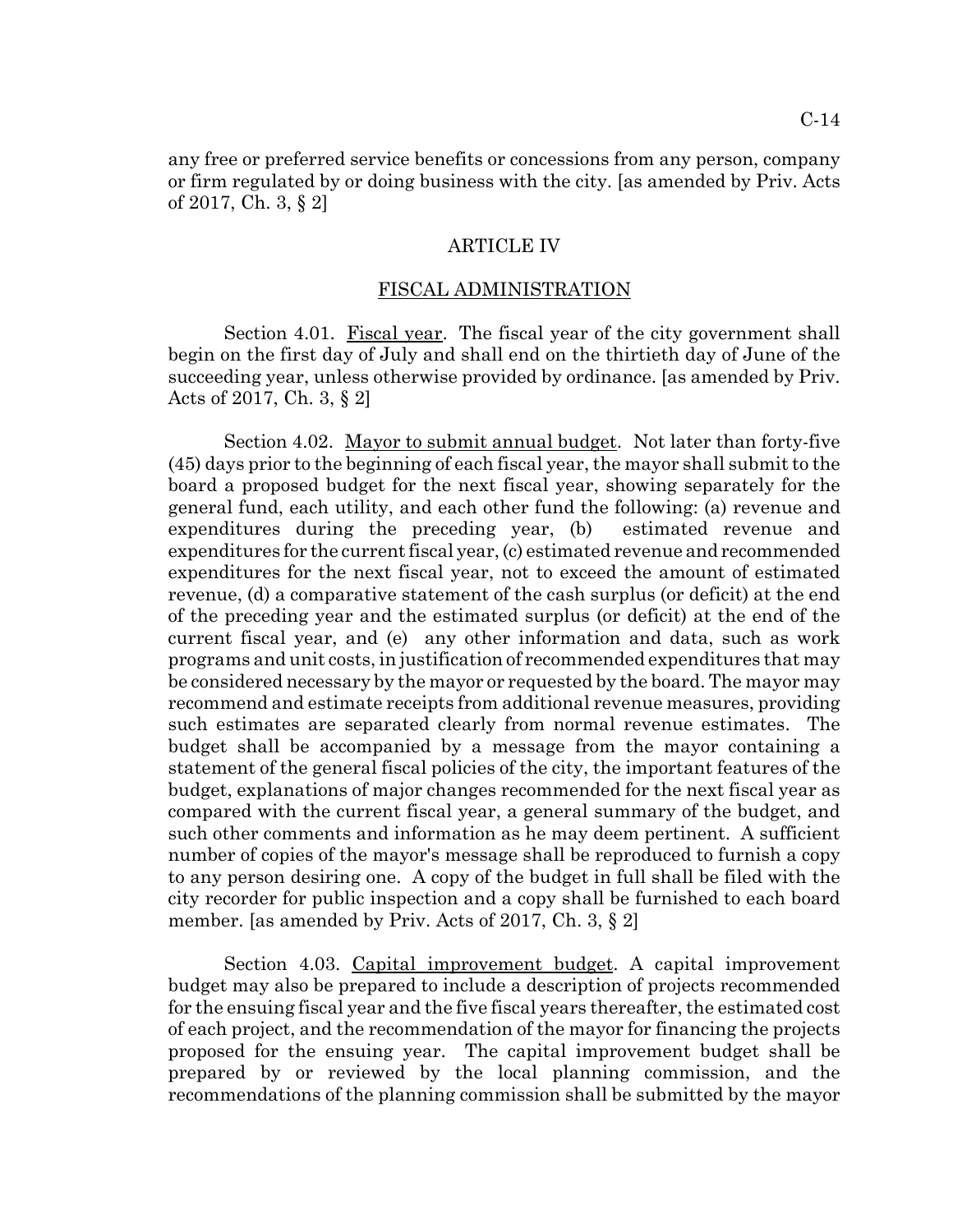to the board concurrently with the annual budget. The board may accept, reject, to the board concurrently with the annual budget. The board may accept, reject, or revise the capital improvement budget as it deems desirable. or revise the capital improvement budget as it deems desirable.

Section 4.04. Public hearing. After receiving the mayor's proposed budget, the board may fix a time and place for a public hearing thereon, and budget, the board may fix a time and place for a public hearing thereon, and shall cause a public notice thereof and announcement of where and when the shall cause a public notice thereof and announcement of where and when the full budget may be examined to be published two (2) times in the official city full budget may be examined to be published two (2) times in the official city newspaper, the last such publication to be at least ten (10) days in advance of newspaper, the last such publication to be at least ten (10) days in advance of the date of the hearing. The public hearing shall be held before the board at the stated time and place, and all persons present shall be given a reasonable stated time and place, and all persons present shall be given a reasonable opportunity to be heard. opportunity to be heard.

Section 4.05. Action by board on budget. After the public hearing and before the beginning of the ensuing fiscal year the board shall adopt an before the beginning of the ensuing fiscal year the board shall adopt an appropriation ordinance, based on the mayor's proposed budget with such appropriation ordinance, based on the mayor's proposed budget with such modifications as the board considers necessary or desirable. Appropriations modifications as the board considers necessary or desirable. Appropriations need not be in more detail than a lump sum for each department or agency. The need not be in more detail than a lump sum for each department or agency. The board shall not make an appropriation in excess of estimated revenue, except to board shall not make an appropriation in excess of estimated revenue, except to provide for an actual emergency threatening the health, property or lives of the provide for an actual emergency threatening the health, property or lives of the inhabitants of the city declared by a vote of all members of the board. If emergency conditions prevent the adoption of an appropriation ordinance before the beginning of the new fiscal year, the appropriations for the last fiscal year the beginning of the new fiscal year, the appropriations for the last fiscal year shall become the appropriations for the new fiscal year subject to amendment shall become the appropriations for the new fiscal year subject to amendment as provided in this section. Amendments may be made to the original as provided in this section. Amendments may be made to the original appropriation ordinance at any time during a current fiscal year after ten (10) appropriation ordinance at any time during a current fiscal year after ten (10) days' notice published in the newspaper and a public hearing before the board. days' notice published in the newspaper and a public hearing before the board. Appropriations, except emergency appropriations as provided above, may be Appropriations, except emergency appropriations as provided above, may be increased during the year only after the mayor certifies in writing that sufficient increased during the year only after the mayor certifies in writing that sufficient amount of unappropriated revenue will be available. Any portion of an annual amount of unappropriated revenue will be available. Any portion of an annual budget remaining unexpended and unencumbered at the close of a fiscal year budget remaining unexpended and unencumbered at the close of a fiscal year shall lapse and be subject to appropriation for the following year. Any balance shall lapse and be subject to appropriation for the following year. Any balance remaining in any fund other than the general fund at the end of a fiscal year may remain to the credit of such fund and be subject to further appropriation. may remain to the credit of such fund and be subject to further appropriation. At the end of each month the mayor shall submit to the board a budget report At the end of each month the mayor shall submit to the board a budget report showing revenue receipts, encumbrances and expenditures for the month and showing revenue receipts, encumbrances and expenditures for the month and for the fiscal year to the end of that month. [as amended by Priv. Acts of 2017, for the fiscal year to the end of that month. [as amended by Priv. Acts of 2017, Ch. 3, § 2] Ch. 3, § 2]

Section 4.06. Control of expenditures. The mayor shall be responsible for controlling expenditures of the various agencies of the city government to accomplish maximum efficiency and economy. No expenditures shall be made accomplish maximum efficiency and economy. No expenditures shall be made in excess of appropriations. [as amended by Priv. Acts of 2017, Ch. 3, § 2] in excess of appropriations. [as amended by Priv. Acts of 2017, Ch. 3, § 2]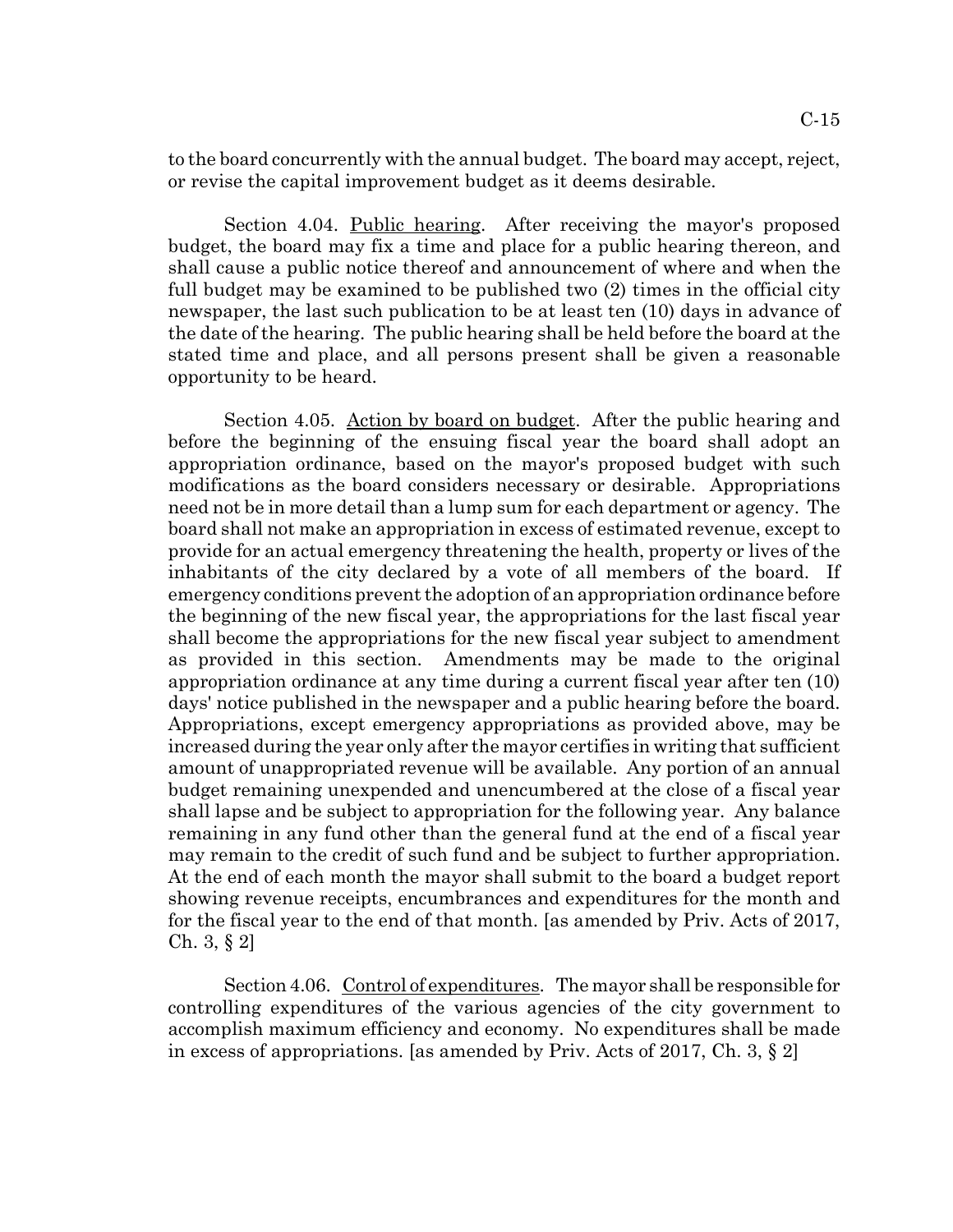Section 4.07. Centralized purchasing. (a) All contracts and purchases, except those reserved to the board by ordinance, shall be made by the except those reserved to the board by ordinance, shall be made by the purchasing agent appointed by the mayor, or by the mayor acting as purchasing purchasing agent appointed by the mayor, or by the mayor acting as purchasing agent. The purchasing agent may prescribe rules for emergency purchases to be made by department heads. Departments shall estimate their future needs be made by department heads. Departments shall estimate their future needs and requisition items so that purchases in maximum quantities may be made. and requisition items so that purchases in maximum quantities may be made. The purchasing agent shall prepare standard specifications, dispose of surplus The purchasing agent shall prepare standard specifications, dispose of surplus or worn out supplies and equipment and enforce such specifications, dispose of or worn out supplies and equipment and enforce such specifications, dispose of surplus or worn out supplies and equipment, store and maintain records of surplus or worn out supplies and equipment, store and maintain records of materials and supplies, and maintain records of city property. materials and supplies, and maintain records of city property.

(b) Purchases or contracts of more than one hundred dollars (\$100) (b) Purchases or contracts of more than one hundred dollars (\$100) shall require approval of the board. All purchases and contracts, except for shall require approval of the board. All purchases and contracts, except for minor items used infrequently or items which must be obtained immediately to minor items used infrequently or items which must be obtained immediately to avoid disruption of services, shall be by competition, subject to such regulations avoid disruption of services, shall be by competition, subject to such regulations as may be provided by resolution. Any expenditure or contract for more than as may be provided by resolution. Any expenditure or contract for more than three thousand dollars (\$3,000) shall be made only after sealed bids have been three thousand dollars (\$3,000) shall be made only after sealed bids have been invited by notices published one (1) time in the official city newspaper and at the invited by notices published one (1) time in the official city newspaper and at the city hall, to be published not less than fifteen (15) days in advance of the date city hall, to be published not less than fifteen (15) days in advance of the date set for receiving bids. Purchases and contracts shall be awarded to the lowest responsible bidder, but all published notices shall state that the city reserves the right to reject any and all bids. The city may waive the requirement to obtain right to reject any and all bids. The city may waive the requirement to obtain bids when there is only one source of supply or when such action is in the best bids when there is only one source of supply or when such action is in the best interest of the city, providing the reasons for any such waiver are made a matter interest of the city, providing the reasons for any such waiver are made a matter of record. Bid records shall be preserved for a period of not less than two (2) of record. Bid records shall be preserved for a period of not less than two (2) years. Bids need not be taken for professional services and services for which years. Bids need not be taken for professional services and services for which the rates or prices are regulated by public authority, nor shall competitive the rates or prices are regulated by public authority, nor shall competitive bidding be required for purchases from other governmental agencies. [as bidding be required for purchases from other governmental agencies. [as amended by Priv. Acts of 2017, Ch. 3, § 2] amended by Priv. Acts of 2017, Ch. 3, § 2]

Section 4.08. Unauthorized contract on expenditure. Any contract or agreement made in violation of the provisions of this charter or ordinances of agreement made in violation of the provisions of this charter or ordinances of the city shall be void and no expenditure shall be made thereunder. Every the city shall be void and no expenditure shall be made thereunder. Every officer and employee who shall knowingly make or participate in any such officer and employee who shall knowingly make or participate in any such contract or agreement, or authorize or make any expenditure thereunder, and contract or agreement, or authorize or make any expenditure thereunder, and their sureties of their official bonds, and every person who shall knowingly their sureties of their official bonds, and every person who shall knowingly receive such a payment, shall be jointly and severally liable to the city for the full amount so paid or received. A violation of this section by any officer or any employee shall be cause for his removal. [as amended by Priv. Acts of 2017, Ch. employee shall be cause for his removal. [as amended by Priv. Acts of 2017, Ch.  $3, \S 2]$ 

Section 4.09. Sale of city property. The mayor may sell city property which is obsolete, surplus or unusable, after advertisement as provided in which is obsolete, surplus or unusable, after advertisement as provided in Section 4.07 (b), by sealed bids or at public auction; provided, however, that any Section 4.07 (b), by sealed bids or at public auction; provided, however, that any sale for more than five hundred dollars (\$500), or any sale of real estate, shall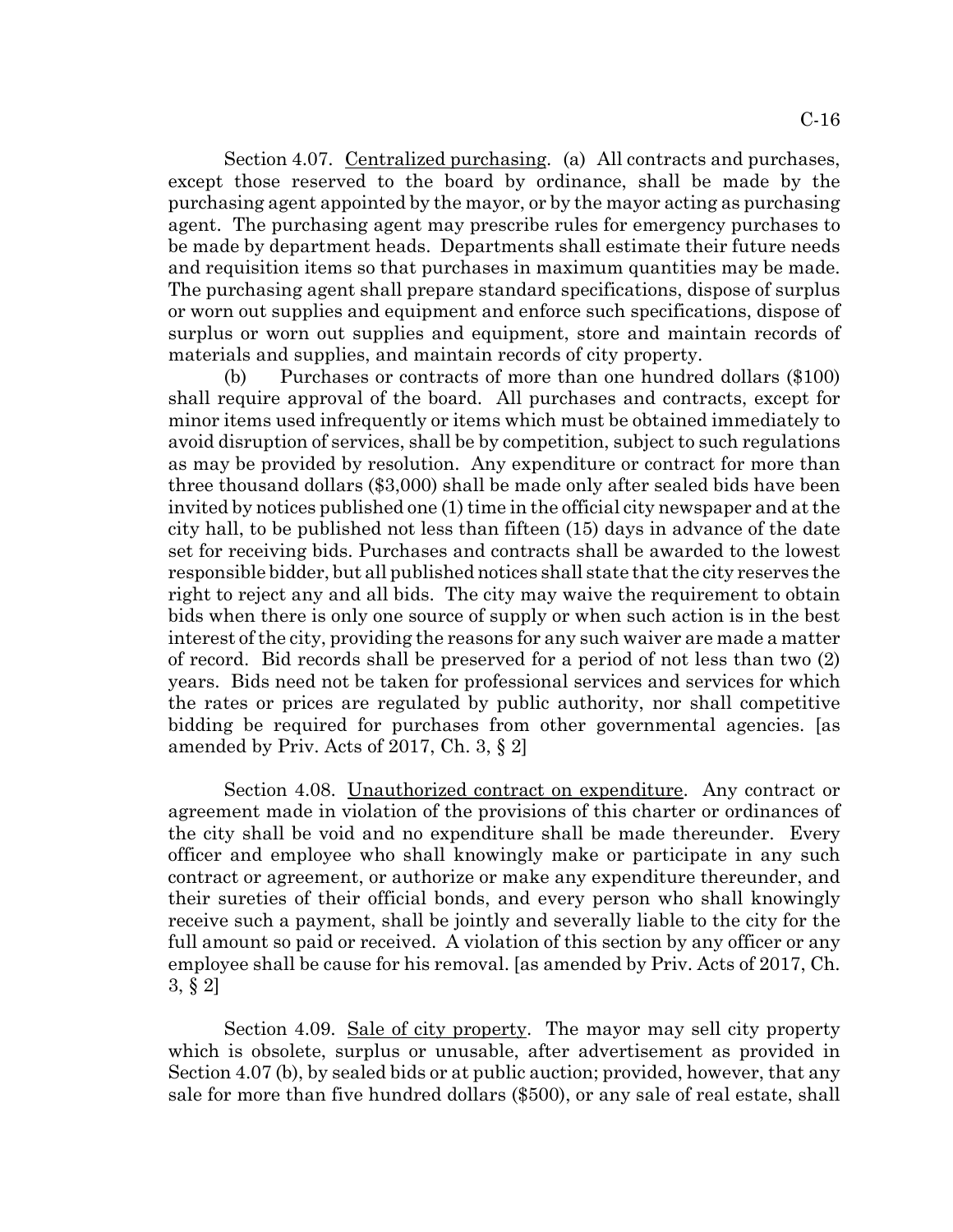be subject to approval by the board. The mayor may sell any item valued at less be subject to approval by the board. The mayor may sell any item valued at less than fifty dollars (\$50) without taking bids, but each such sale shall be reported than fifty dollars (\$50) without taking bids, but each such sale shall be reported to the board at its next meeting. [as amended by Priv. Acts of 2017, Ch. 3, § 2]

Section 4.10. Accounting records and audits. There shall be installed and maintained adequate accounting records in accordance with generally accepted maintained adequate accounting records in accordance with generally accepted principals of municipal accounting. The same account titles shall be used principals of municipal accounting. The same account titles shall be used throughout the accounting records, the budget and financial statements. throughout the accounting records, the budget and financial statements. Constant and comprehensive budgetary control shall be maintained. An audit Constant and comprehensive budgetary control shall be maintained. An audit of the financial affairs of the city shall be required by action of the Board of of the financial affairs of the city shall be required by action of the Board of Mayor and Commissioners and same be made after the end of each fiscal year Mayor and Commissioners and same be made after the end of each fiscal year by a certified public accountant skilled in such work. [As replaced by Priv. Acts by a certified public accountant skilled in such work. [As replaced by Priv. Acts 1991, ch. 115 § 1; and amended by Priv. Acts of 2017, Ch. 3, § 2] 1991, ch. 115 § 1; and amended by Priv. Acts of 2017, Ch. 3, § 2]

Section 4.11. Bonds for public works contracts. Each bid on a contract for any public works or improvement shall be accompanied by a cash or surety for any public works or improvement shall be accompanied by a cash or surety company bid bond in the amount of five percent (5%) of the amount of the bid. company bid bond in the amount of five percent (5%) of the amount of the bid. Before any contract is awarded, the contractor shall give a bond for the faithful Before any contract is awarded, the contractor shall give a bond for the faithful performance of the contract, with a surety company authorized to transact performance of the contract, with a surety company authorized to transact business in Tennessee, in an amount equal to one hundred percent (100%) of the business in Tennessee, in an amount equal to one hundred percent (100%) of the contract price. The board may waive these requirements for contracts under five thousand dollars (\$5,000). five thousand dollars (\$5,000).

Section 4.12. Property taxes. All property subject to taxation shall be subject to the property tax levied by the city. The board shall use county subject to the property tax levied by the city. The board shall use county assessments for all property subject to taxation except property assessed by the assessments for all property subject to taxation except property assessed by the public service commission. [as amended by Priv. Acts of 2017, Ch. 3, § 2] public service commission. [as amended by Priv. Acts of 2017, Ch. 3, § 2]

Section 4.13. Omitted property. If county assessments are used and the city recorder shall add to the assessments rolls any taxable property that may city recorder shall add to the assessments rolls any taxable property that may have been omitted by the county assessor. Such property shall be appraised and have been omitted by the county assessor. Such property shall be appraised and assessed at the same ratio as other property of the same class located in the city. assessed at the same ratio as other property of the same class located in the city. [as amended by Priv. Acts of 2017, Ch. 3, § 2] [as amended by Priv. Acts of 2017, Ch. 3, § 2]

Section 4.14. Tax levy. The board shall make a tax levy, expressed as a fixed rate per one hundred dollars (\$100) of assessed valuation, not later than fixed rate per one hundred dollars (\$100) of assessed valuation, not later than ninety (90) days prior to the tax due date. In event of board's failure to do so, ninety (90) days prior to the tax due date. In event of board's failure to do so, the prior year's tax rate shall continue in effect. the prior year's tax rate shall continue in effect.

Section 4.15. Tax due dates and tax bills. Property taxes shall be payable on and after October 1<sup>st</sup> in the year for which assessed and shall become delinquent on March 1<sup>st</sup> following. Failure to send tax bills shall not, however, invalidate any tax, penalty or interest thereon. Property taxes, upon becoming invalidate any tax, penalty or interest thereon. Property taxes, upon becoming delinquent, shall be subject to such penalty and interest as is authorized and delinquent, shall be subject to such penalty and interest as is authorized and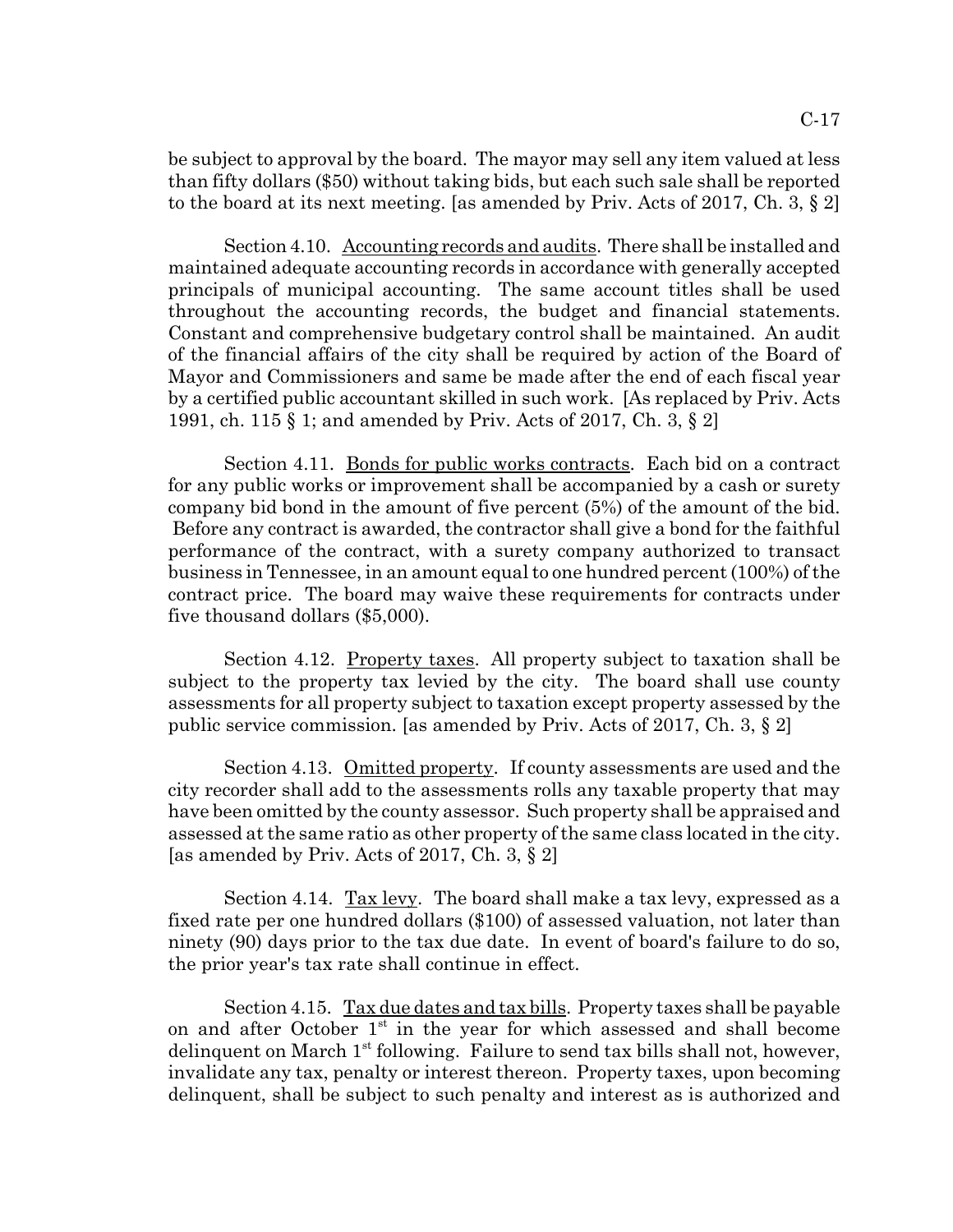prescribed by state law for delinquent county real property taxes. [As amended prescribed by state law for delinquent county real property taxes. [As amended by Priv. Acts 1991, ch. 115 § 2] by Priv. Acts 1991, ch. 115 § 2]

Section 4.16. Delinquent taxes. The board may provide by ordinance for the collection of delinquent taxes by distress warrants issued by the mayor for the collection of delinquent taxes by distress warrants issued by the mayor for the sale of goods and chattels to be executed by any police officer of the city the sale of goods and chattels to be executed by any police officer of the city under the laws governing execution of such process by the county trustee as under the laws governing execution of such process by the county trustee as provided by general law; or by the city attorney acting in accordance with provided by general law; or by the city attorney acting in accordance with general laws providing for the collection of delinquent city or county taxes; by general laws providing for the collection of delinquent city or county taxes; by garnishment; by suits in chancery; or by any two (2) or more of the foregoing garnishment; by suits in chancery; or by any two (2) or more of the foregoing methods, or by the use of any other available legal processes and remedies. If methods, or by the use of any other available legal processes and remedies. If not otherwise collected, the city attorney, or others designated by the board, not otherwise collected, the city attorney, or others designated by the board, shall file suit for collection of all delinquent taxes not later than eighteen (18) shall file suit for collection of all delinquent taxes not later than eighteen (18) months following date of delinquency. [as amended by Priv. Acts of 2017, Ch. 3, months following date of delinquency. [as amended by Priv. Acts of 2017, Ch. 3,  $\S 2]$ 

Section 4.17. Taxes not to be excused. No officer or employee of the city shall have the authority to excuse taxes, penalties, interest, special assessment, shall have the authority to excuse taxes, penalties, interest, special assessment, or other charges due the city, but errors may be corrected when authorized by or other charges due the city, but errors may be corrected when authorized by the board. [as amended by Priv. Acts of 2017, Ch. 3, § 2]

Section 4.18. Disbursement by checks. All disbursements, except for any agency of the city administered by a board or commission, shall be made by agency of the city administered by a board or commission, shall be made by checks signed by the city recorder and countersigned by the mayor. The board checks signed by the city recorder and countersigned by the mayor. The board may by resolution designate other officers to sign such checks in the absence or may by resolution designate other officers to sign such checks in the absence or disability of the mayor or city recorder. [as amended by Priv. Acts of 2017, Ch. 3, disability of the mayor or city recorder. [as amended by Priv. Acts of 2017, Ch. 3,  $\S 2]$ 

Section 4.19. Official depository. The board shall designate an official depository or depositories for deposit and safekeeping of funds of the city, with depository or depositories for deposit and safekeeping of funds of the city, with such collateral security as may be deemed necessary by the board. [as amended such collateral security as may be deemed necessary by the board. [as amended by Priv. Acts of 2017, Ch. 3, § 2] by Priv. Acts of 2017, Ch. 3, § 2]

Section 4.20. Accounting. The financial records of the city shall be Section 4.20. Accounting. The financial records of the city shall be established and maintained in general conformity with the accounts and established and maintained in general conformity with the accounts and procedures recommended by the Government Finance Officers Association or procedures recommended by the Government Finance Officers Association or other nationally recognized authority on municipal accounting. [as amended by other nationally recognized authority on municipal accounting. [as amended by Priv. Acts of 2017, Ch. 3, § 2] Priv. Acts of 2017, Ch. 3, § 2]

Section 4.21. Tax anticipation borrowing. The board may borrow money in anticipation of revenues, for payment of current and necessary expenses, in anticipation of revenues, for payment of current and necessary expenses, which shall be repaid in the same or following fiscal year. which shall be repaid in the same or following fiscal year.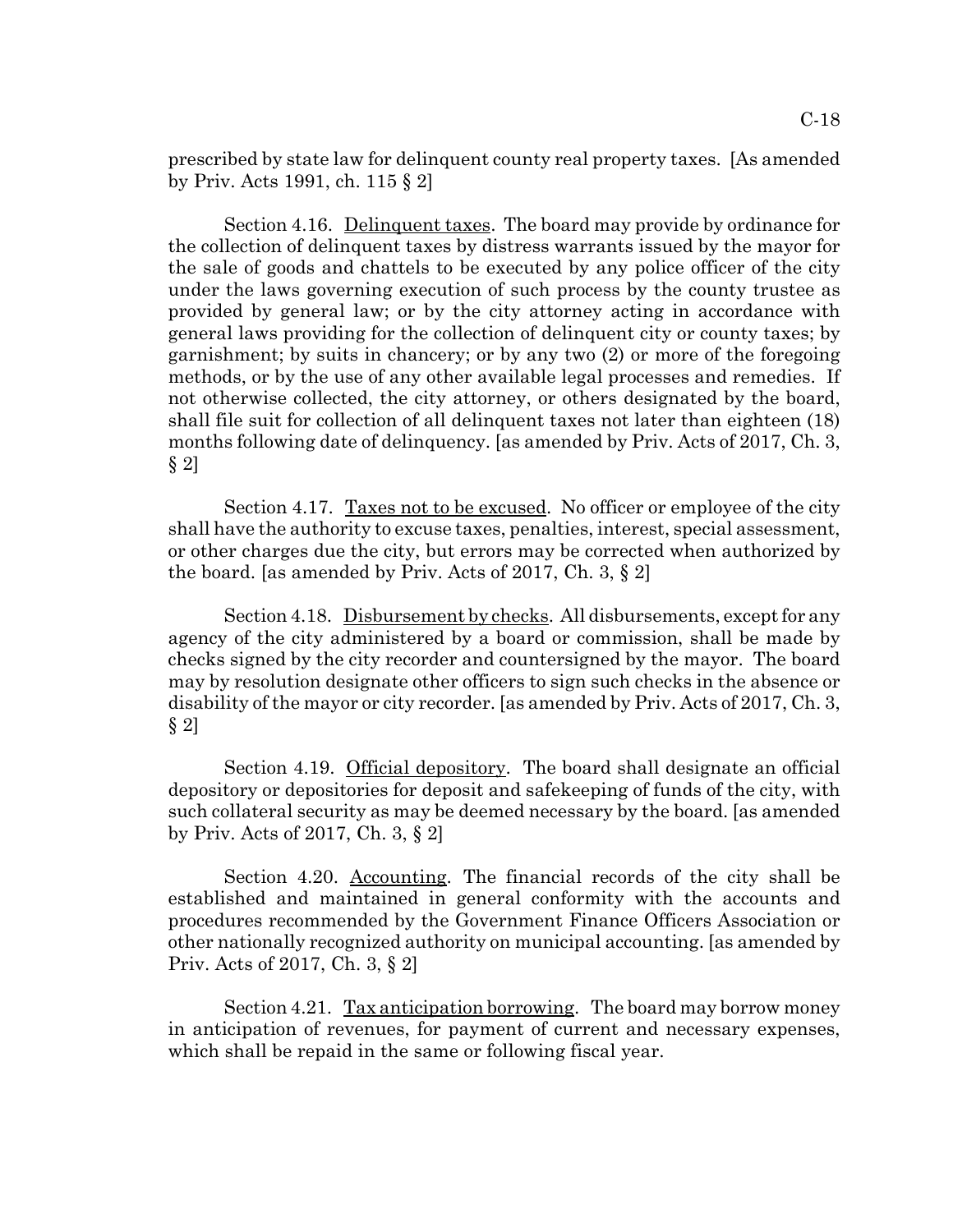#### ARTICLE V ARTICLE V

#### INTERGOVERNMENTAL COOPERATION AND CONTRACTING INTERGOVERNMENTAL COOPERATION AND CONTRACTING

Section 5.01. Intergovernmental cooperation and contracts. In addition to other powers granted in this charter, the board of mayor and commissioners to other powers granted in this charter, the board of mayor and commissioners shall have the power to contract and cooperate with any other municipalities or shall have the power to contract and cooperate with any other municipalities or other political subdivision of the state, or with an elective or appointive official other political subdivision of the state, or with an elective or appointive official thereof, or with any duly authorized agency of the federal or state government, thereof, or with any duly authorized agency of the federal or state government, for the exercise of any power or function which the city is authorized to for the exercise of any power or function which the city is authorized to undertake by this charter. [as amended by Priv. Acts of 2017, Ch. 3, § 2] undertake by this charter. [as amended by Priv. Acts of 2017, Ch. 3, § 2]

Section 5.02. Execution of such powers. The board of mayor and commissioners may exercise the powers conferred in this article by ordinance commissioners may exercise the powers conferred in this article by ordinance or resolution setting out the terms to be included in any such contract or cooperative action. The parties to such a contract or cooperative action, or any cooperative action. The parties to such a contract or cooperative action, or any of them, may acquire, by gift or purchase, or by the power of eminent domain exercised by one or more of the parties, the lands, buildings, and other property exercised by one or more of the parties, the lands, buildings, and other property necessary or useful for the purposes of the contracts or cooperative action, either necessary or useful for the purposes of the contracts or cooperative action, either within or without the corporate limits of one or more of the contracting parties, within or without the corporate limits of one or more of the contracting parties, and shall have the power to hold or acquire such property jointly. The city may and shall have the power to hold or acquire such property jointly. The city may provide for the financing of its share or portion of the cost or expenses of such provide for the financing of its share or portion of the cost or expenses of such a contract or cooperative action in the same manner as if it were acting alone a contract or cooperative action in the same manner as if it were acting alone and on its own behalf. and on its own behalf.

Such a contract also may provide for the establishment and selection of Such a contract also may provide for the establishment and selection of a joint commission, officer or officers to supervise, manage, and have charge of a joint commission, officer or officers to supervise, manage, and have charge of a joint service or project, and may provide for the powers and duties, term of a joint service or project, and may provide for the powers and duties, term of office, compensation, if any, and other provisions relating to the members of such joint commission, officer or officers. Such contract may include and specify such joint commission, officer or officers. Such contract may include and specify terms and provisions relative to the termination of (or) cancellation of the contract or cooperative action by ordinance or resolution, and the notice, if any, contract or cooperative action by ordinance or resolution, and the notice, if any, to be give of such termination or cancellation. Such cancellation or termination to be give of such termination or cancellation. Such cancellation or termination shall not relieve any party participating in such contract or cooperative action shall not relieve any party participating in such contract or cooperative action from any obligation or liability for its share of the cost or expense incurred prior from any obligation or liability for its share of the cost or expense incurred prior to the effective date of any such cancellation or termination. [as amended by to the effective date of any such cancellation or termination. [as amended by Priv. Acts of 2017, Ch. 3, § 2] Priv. Acts of 2017, Ch. 3, § 2]

Section 5.03. Immunities and liabilities of officers. All public officers acting under the authority of a contract or undertaking cooperative action under the provisions of this article shall enjoy the same immunities and be subject to the same liabilities as if they were acting entirely within the territorial limits the same liabilities as if they were acting entirely within the territorial limits of their respective governmental units. of their respective governmental units.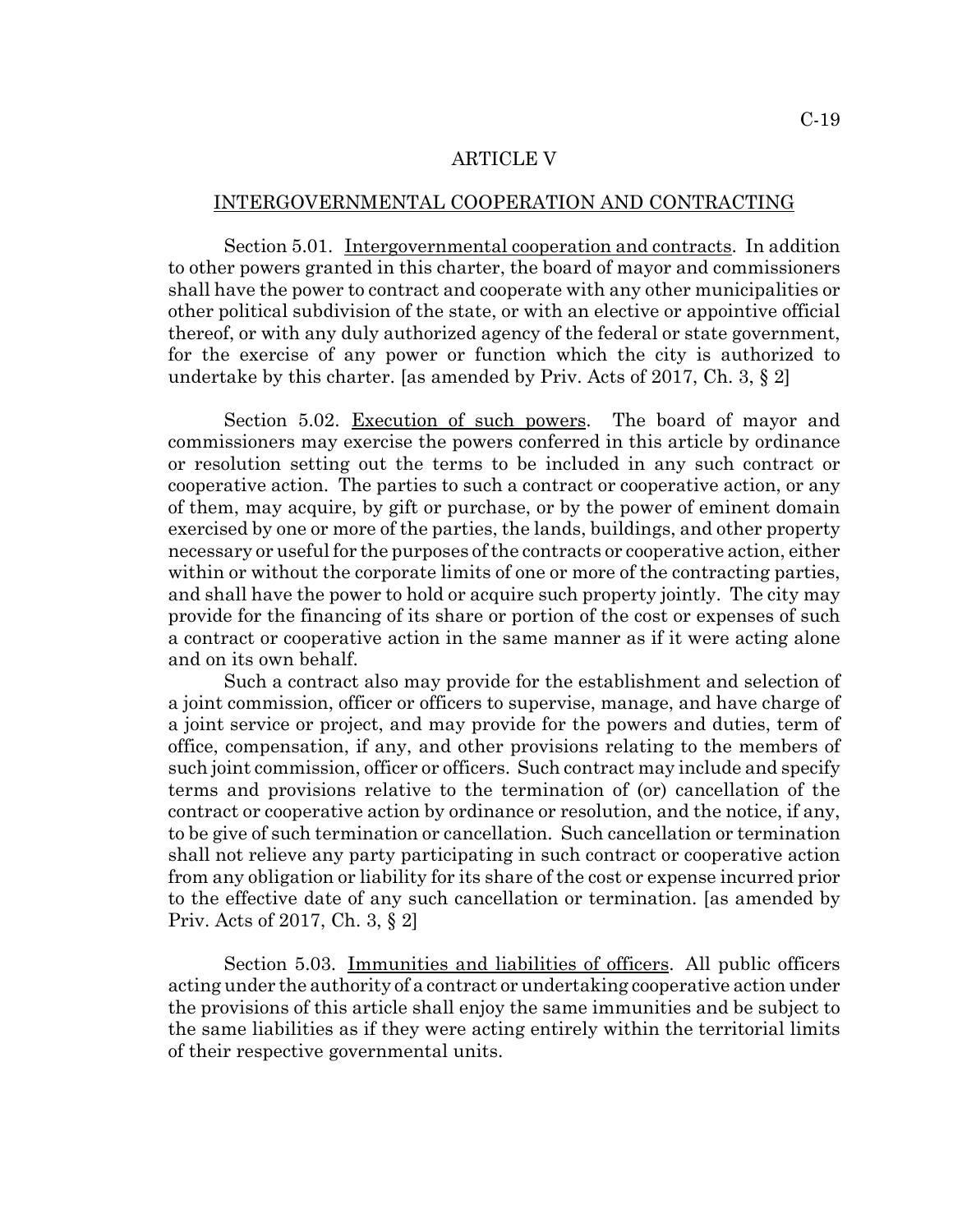ARTICLE VI ARTICLE VI

the provisions of such contract or cooperative action. the provisions of such contract or cooperative action.

# MISCELLANEOUS PROVISIONS MISCELLANEOUS PROVISIONS

Section 6.01. Other general laws may be used by city. Notwithstanding any provision of this charter, the board may elect to operate under or adopt any any provision of this charter, the board may elect to operate under or adopt any general law or public act available to municipalities of the state, in lieu of or in general law or public act available to municipalities of the state, in lieu of or in addition to provisions of this charter. [as amended by Priv. Acts of 2017, Ch. 3, addition to provisions of this charter. [as amended by Priv. Acts of 2017, Ch. 3,  $\S 2]$ 

Section 6.02. Penalties. The violation of any provision of this charter, for which a penalty is not specifically provided herein, is hereby declared to be a which a penalty is not specifically provided herein, is hereby declared to be a misdemeanor, and persons guilty of such violations shall be fined not more than misdemeanor, and persons guilty of such violations shall be fined not more than fifty dollars (\$50). fifty dollars (\$50).

Section 6.03. Severability. If any article, section, subsection, paragraph, sentence, or part of this charter shall be held to be invalid or unconstitutional, sentence, or part of this charter shall be held to be invalid or unconstitutional, such invalidity or unconstitutionality shall not affect or impair any other parts such invalidity or unconstitutionality shall not affect or impair any other parts of this charter unless it clearly appears that such other parts are necessarily of this charter unless it clearly appears that such other parts are necessarily dependent upon the part or parts held to be invalid or unconstitutional. It is the dependent upon the part or parts held to be invalid or unconstitutional. It is the legislative intent in enacting this charter that each article, section, subsection, legislative intent in enacting this charter that each article, section, subsection, paragraph, sentence, or part be enacted separately and independently of each paragraph, sentence, or part be enacted separately and independently of each other. other.

Section 6.04. Applicability. To be applicable as the charter of the City of Benton, this act must be approved by a two-thirds (2/3) vote of the governing Benton, this act must be approved by a two-thirds (2/3) vote of the governing body, said vote to be taken not less than sixty (60) nor more than one hundred body, said vote to be taken not less than sixty (60) nor more than one hundred twenty (120) days after passage of this act. The mayor shall, within ten (10) twenty (120) days after passage of this act. The mayor shall, within ten (10) days thereafter, certify to the secretary of state the result of said vote. [as days thereafter, certify to the secretary of state the result of said vote. [as amended by Priv. Acts of 2017, Ch. 3, § 2] amended by Priv. Acts of 2017, Ch. 3, § 2]

SECTION 2. Nothing in this act shall be construed as having the effect SECTION 2. Nothing in this act shall be construed as having the effect of altering the salary of any incumbent prior to the end of the term for which of altering the salary of any incumbent prior to the end of the term for which such public officer was selected. such public officer was selected.

Nothing in this act shall be construed as having the effect of removing an Nothing in this act shall be construed as having the effect of removing an incumbent from office or abridging the term of any official prior to the end of the incumbent from office or abridging the term of any official prior to the end of the term for which such official was elected. term for which such official was elected.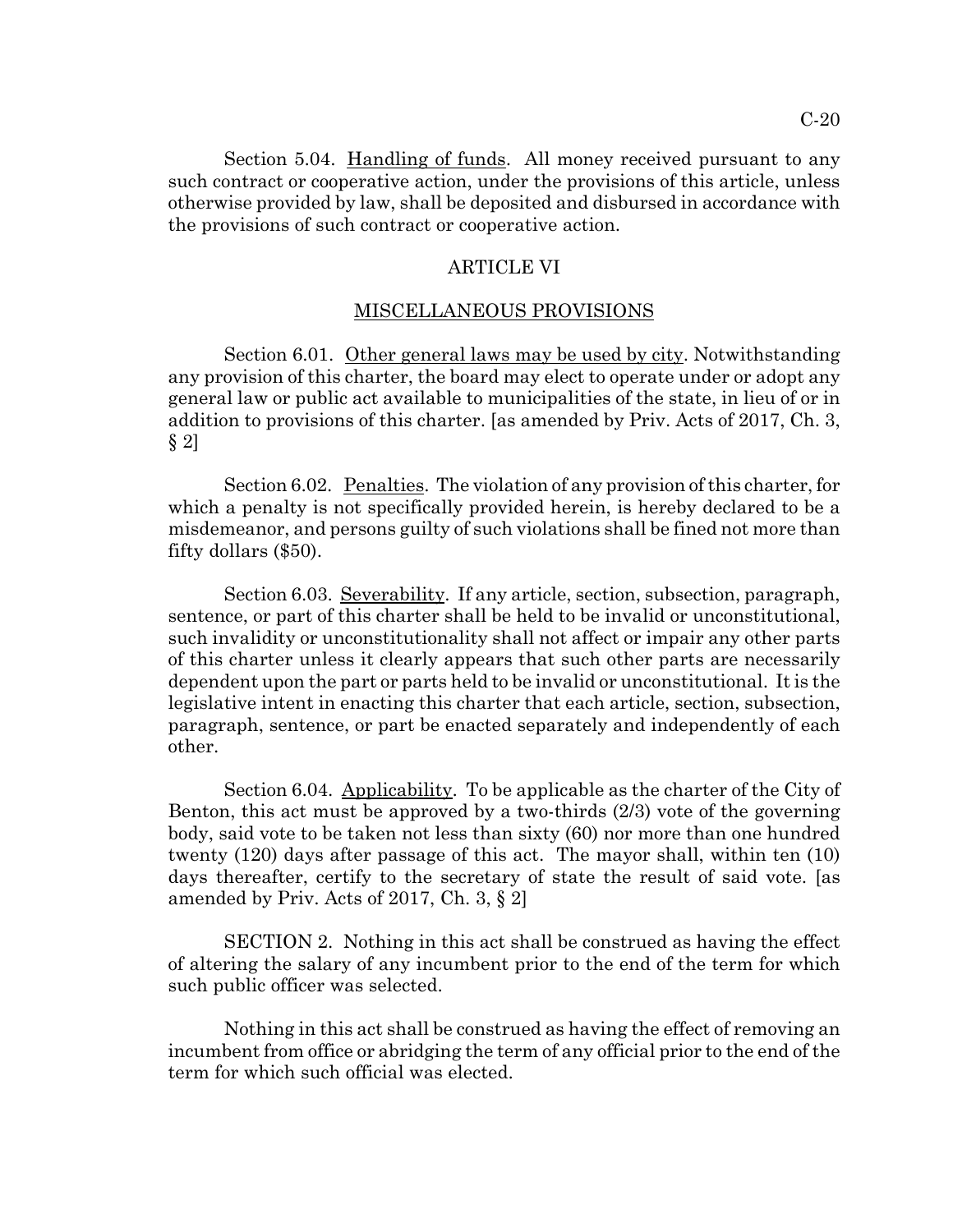SECTION 3. This act shall become effective when it has been approved SECTION 3. This act shall become effective when it has been approved by the board of commissioners of the City of Benton by a vote of not less than by the board of commissioners of the City of Benton by a vote of not less than two-thirds (2/3) of the entire membership of the Board. The approval or two-thirds (2/3) of the entire membership of the Board. The approval or nonapproval of this act by the board of commissioners shall be certified by the nonapproval of this act by the board of commissioners shall be certified by the mayor of the City of Benton to the secretary of state. [as amended by Priv. Acts mayor of the City of Benton to the secretary of state. [as amended by Priv. Acts of 2017, Ch. 3, § 2] of 2017, Ch. 3, § 2]

SECTION 4. For the purpose of approving or rejecting the provisions of SECTION 4. For the purpose of approving or rejecting the provisions of this act, it shall be effective upon becoming a law, the public welfare requiring this act, it shall be effective upon becoming a law, the public welfare requiring it. For all other purposes, it shall become effective upon being approved as it. For all other purposes, it shall become effective upon being approved as provided in Section 3. provided in Section 3.

PASSED: April 27, 1988

# Ed Murray SPEAKER OF THE HOUSE OF REPRESENTATIVES **SPEAKER OF THE HOUSE OF REPRESENTATIVES**

John S. Wilder John S. Wilder SPEAKER OF THE SENATE **SPEAKER OF THE SENATE**

 $APPROVED this_2nd_day of_May_1988.$